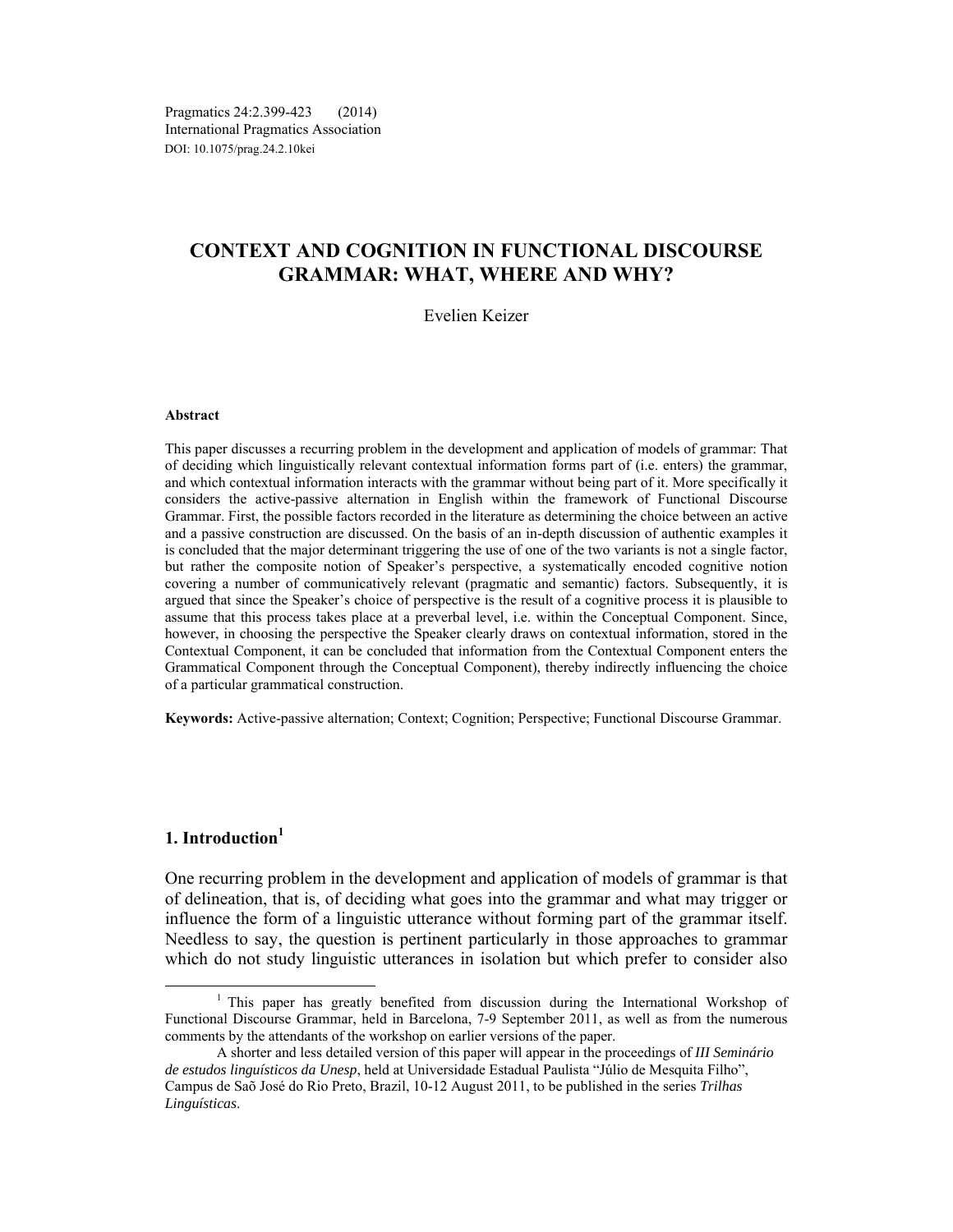the cognitive processes that precede them, as well as the context in which they are produced. This, however, raises a number of questions, such as which processes take place where, and how can we determine which communicatively relevant information is grammatical in nature and which is not; or, more specifically, how do we decide which conceptual and contextual information needs to be represented in underlying structure and which information can be taken to influence linguistic form from outside the grammar. This paper intends to explore some aspects of the relation between grammar, context and cognition by examining the active-passive alternation within the framework of Functional Discourse Grammar (Hengeveld and Mackenzie 2008; see also Keizer forthc).

One of the distinguishing features of Functional Discourse Grammar (FDG) is that it is top down and Speaker oriented (see Figure 1). Information relating to a Speaker's communicative intentions is fed from a Conceptual Component into a Grammatical Component (first into Formulation, then into Encoding), and from there into an Output Component. However, not being part of the grammar, the Conceptual Component and the Contextual Component have received relatively little attention so far, despite the fact that both components play a crucial role in the linguistic production process. Thus, although a number of studies have looked at the role of the other components (in particular the Contextual Component; e.g. Connolly 2004, 2007, 2008, 2010, this volume; Butler 2008; García Velasco 2008; Keizer 2008; Rijkhoff 2008; Cornish 2009) and the kind of information they include, some of the issues involved have not yet been discussed in sufficient detail. This paper is meant as a further contribution to this discussion by addressing the following questions:

- 1. What is the division of labour between the Conceptual Component, the Contextual Component and the Grammatical Component?
- 2. How do we decide which information enters the Grammatical Component and which information is purely conceptual or contextual in nature?
- 3. If contextual information does enter the grammar, how and where does it do so: Directly (if so, at which stage: Formulation or Encoding) or indirectly (via the Conceptual Component)?

# **2. Delineating the Grammatical Component**

Although Hengeveld and Mackenzie (2008: 2) explicitly state that FDG is a theory about grammar rather than a model of the Speaker, the model does seek to attain psychological adequacy by taking a top-down approach, compatible with findings from psycholinguistic studies on language production (e.g. Levelt 1989). Rather than a model of language production, FDG, as Hengeveld and Mackenzie (2008: 2) put it, is a "model of encoded intentions and conceptualizations", i.e. a tool that enables linguists to reconstruct the steps that Speakers have to take to ensure that the communicative intention developed in the Conceptual Component is optimally expressed. In describing this process, FDG takes what Hengeveld and Mackenzie call a form-oriented 'functionto-form' approach":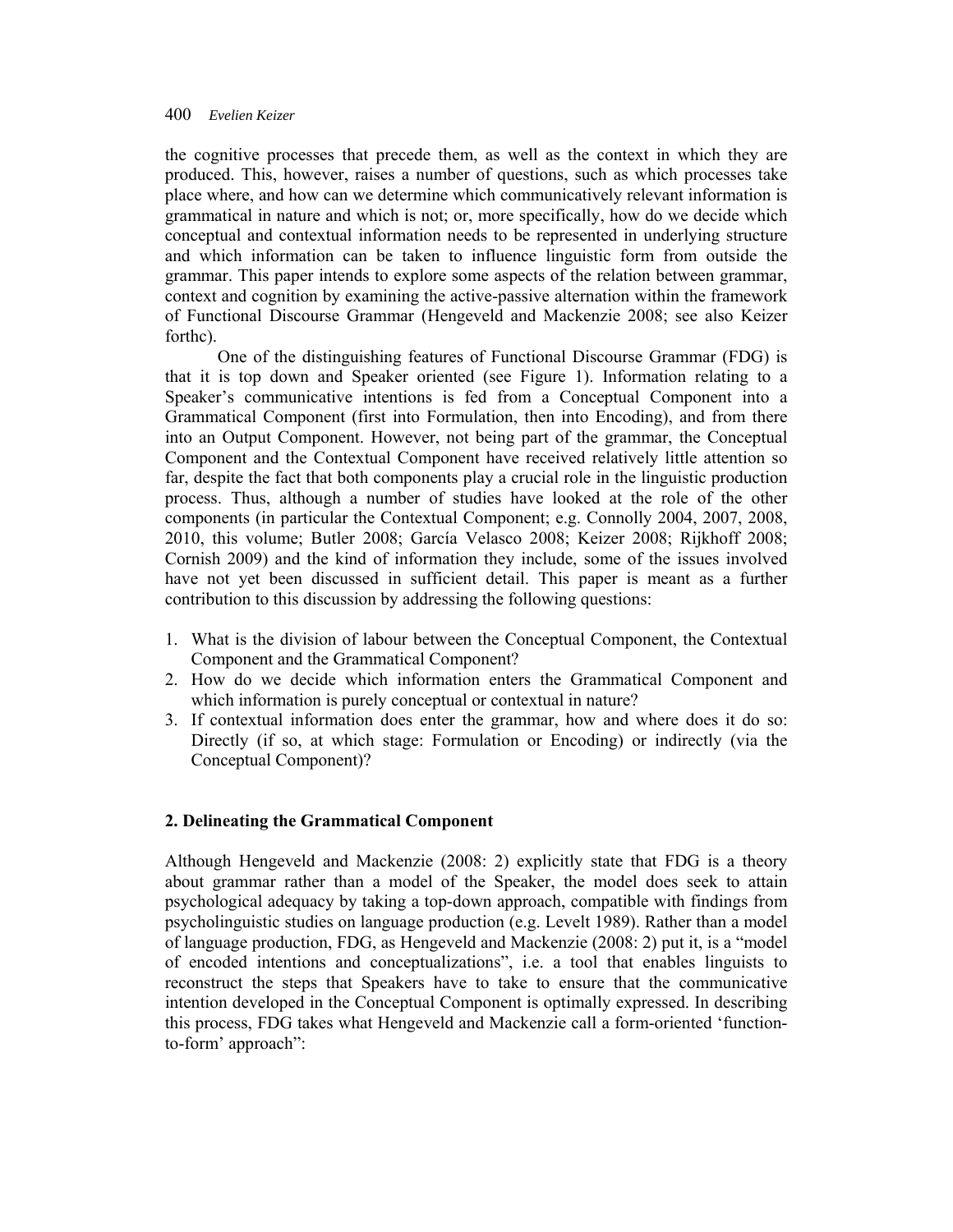

*Figure 1*: FDG: general layout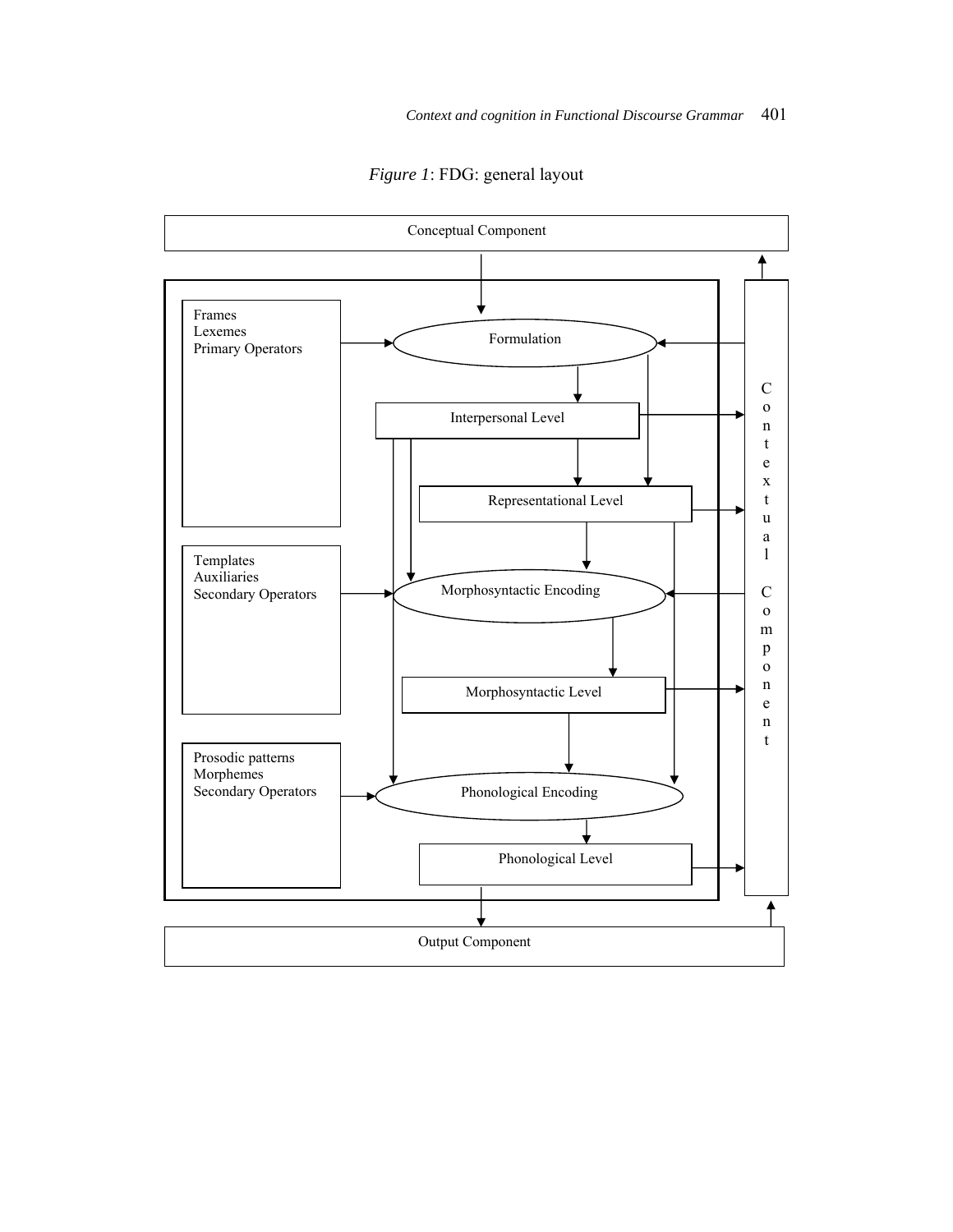It is form-oriented in providing, for each language analysed, an account of only those interpersonal and representational phenomena which are reflected in morphosyntactic or phonological form. It is 'function-to-form' in positing a range of functions flowing from the Speaker's communicative intentions (Hengeveld and Mackenzie 2008: 38- 39)

In other words, it may be assumed that all formal devices that are systematically used to encode a Speaker's communicative intentions must be triggered within the Grammatical Component, and, more specifically, during the operation of Formulation.

At the same time, however, FDG acknowledges the existence of certain language-specific characteristics "that cannot be brought into correspondence with distinct communicative intentions" (Hengeveld and Mackenzie 2008: 40). These are regarded as "a-functional" (i.e. synchronically arbitrary features) and are regarded as autonomous characteristics of the Morphosyntactic Level and/or the Phonological Level. An example of such an a-functional characteristic is the preference for many languages to place modifiers either in the prefield or in the postfield.

From the above it follows that information from the Conceptual and Contextual Components only enters the Grammatical Component in those cases where this information has a (systematic) influence on linguistic form. It is, however, not always clear exactly which conceptual and contextual information ends up being represented in the Grammatical Component, and, if it is, how and where the interaction takes place.

The general layout of the model allows for a number of possibilities. First of all, information from the Conceptual and Contextual Components affects the form of a linguistic utterance, but this influence is not systematic; in that case the information will not enter the Grammatical Component. Secondly, conceptual and contextual information does systematically influence the form of an expression. In that case, the conceptual information will be dealt with during Formulation; contextual information, however, may enter the Grammatical Component either during Formulation (if it is functional) or during Encoding (if it is a-functional). A third possibility would be a system in which (all or some of) the interaction between the Contextual Component and the Grammatical Component is mediated by the Conceptual Component. In such a system, communicatively relevant information from the Contextual Component feeds into the Conceptual Component, where it helps to give shape to the Speaker's intentions. If those intentions are subsequently coded in the grammar, the Contextual Component can be said to interact with the Grammatical Component through the Conceptual Component.

In order to find out which of these three scenarios is most plausible, this paper will look at the role of conceptual and contextual information in determining the choice between an active and a passive construction in English. After a detailed discussion of the active-passive alternation in Section 3, an attempt will be made to develop a unified multi-factor approach to this alternation by using the notion of (wider) Speaker's perspective (Section 4). Subsequently, Section 5 will consider the implications of such an approach for the theory of FDG. Section 6 will present a brief conclusion.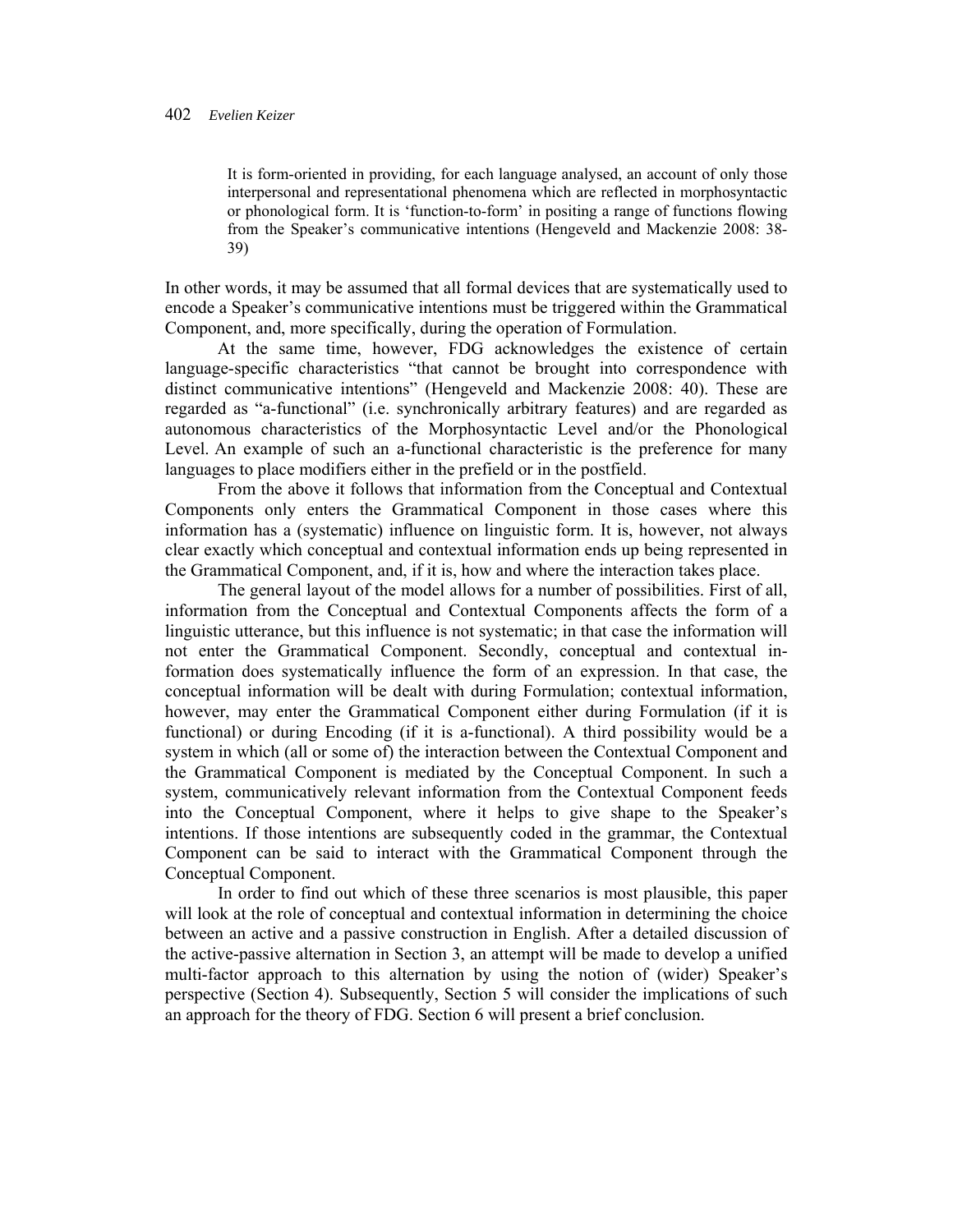#### **3. The active-passive alternation**

#### **3.1.** *Previous accounts*

Broadly speaking, two types of account can be found in the large body of research on the active-passive alternation: Those accounts that focus on the formal aspects of the two constructions, without making any attempt to explain what triggers one variant rather than the other; and those accounts that do address the question of what motivates the speaker to use a particular variant. As we will see, these two approaches have proposed different determining factors.

Starting with the first approach, we find that active and passive are typically regarded as differing in terms of voice, i.e. as two morphosyntactically different constructions presenting the same semantic content. Quirk et al. (1985: 159), for instance, define voice as "a grammatical category which makes it possible to view the action in either of two ways, without change in the facts reported". What distinguishes the two forms is therefore not a difference in meaning, but "the way semantic roles are aligned with syntactic functions" (Huddleston and Pullum 2002: 1427), whereby the active form, in which an agent is selected as the subject, is generally taken to be the basic (or default) form (e.g. Shibatani 1988: 2; Van Valin and LaPolla 1997: 175-182).<sup>2</sup> A very detailed account of this kind is provided by Van Valin and LaPolla (1997: 274), who claim that

grammatical relations (syntactic relations) exist in a language only where the behavioral patterns of a language give evidence of a syntactic relation independent of semantic and pragmatic relations; that is, only where the behavior patterns are not reducible to semantic or pragmatic relations can we say that there is evidence of syntactic relations.

The difference between active and passive is thus once more presented in a very mechanical way, as two alternative ways available in a language to formulate the same message, without any indication of what determines the choice between the two constructions. For Valin and LaPolla, the selection of the subject (or, in their terminology, the privileged syntactic argument) with multi-argument verbs is governed by the "Privileged syntactic argument selection hierarchy" (Valin and LaPolla 1997: 281; see also p. 175):

(1) Arg. of DO > 1st arg. of do' > 1st arg of pred'  $(x,y)$  > 2nd arg. of pred'  $(x,y)$  > arg. of pred' (x).

where argument of  $DO = Agent$  (highest ranking argument) argument of pred'  $(x)$  = Patient (lowest ranking argument)

 $\overline{\phantom{a}}$ <sup>2</sup> It would be more correct to use the term first argument instead of agent, since the SoA in question is not necessarily an action volitionally performed by the participant in question. However, since most studies discussed here use the terms agent and patient to refer to first and second argument, this convention will also be adopted here. It is, however, important to realize that what we are dealing with is more like Dowty's (1991) Proto-roles, or, in FDG terminology, the semantic roles of Actor and Undergoer (Hengeveld and Mackenzie 2008: 195).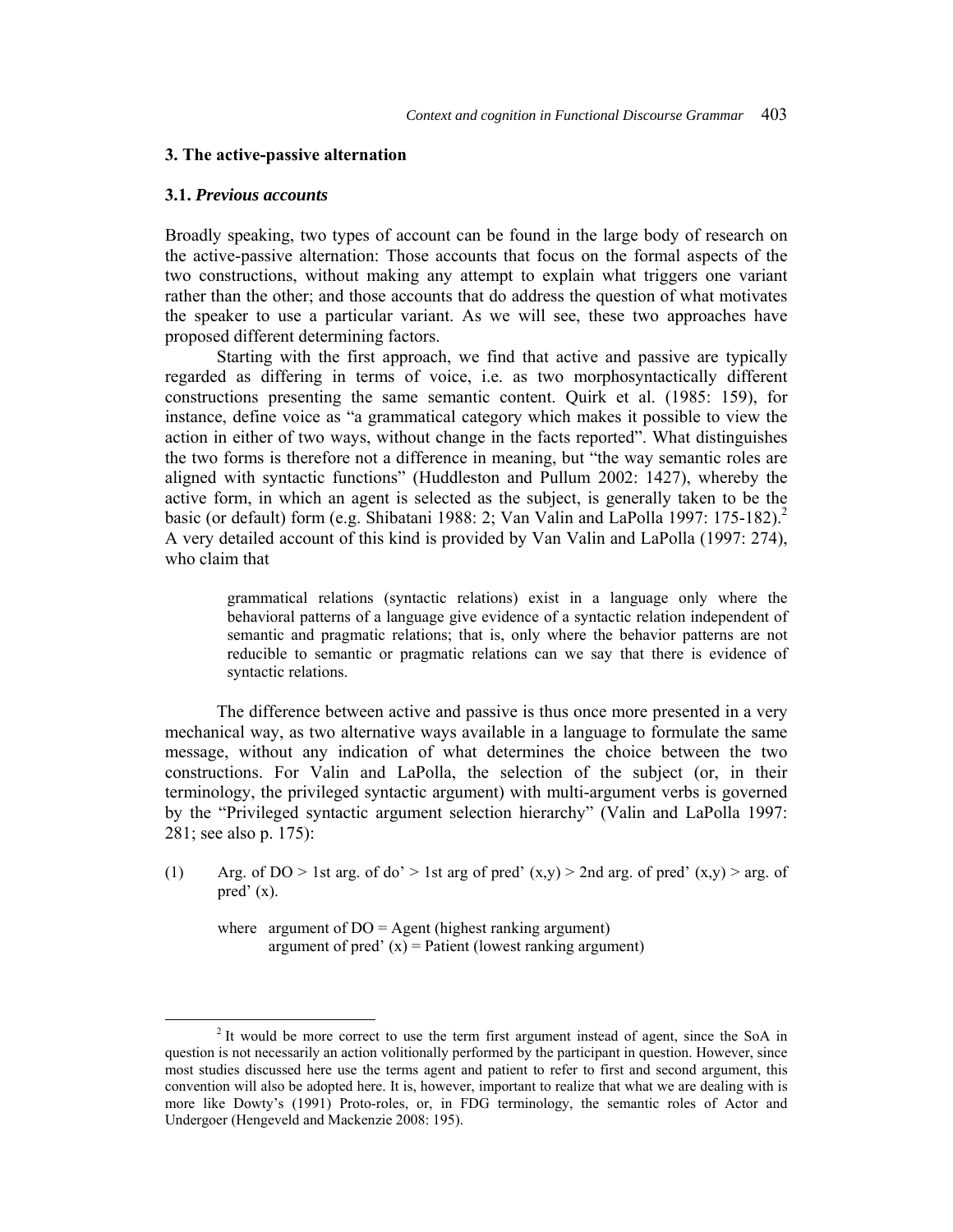A passive is thus characterized by the fact that (i) an argument lower on the hierarchy in (1) than the default choice is selected, and (ii) the argument which, according to this hierarchy, would be the default choice takes the form of an oblique phrase or is left out altogether (Valin and LaPolla 1997: 294).

FDG takes a similar approach. Here, too, active and passive constructions are seen as different kinds of alignment, i.e. as different mappings of representational (semantic) units into morphosyntactic units. The semantic similarities between the two constructions are captured by the fact that they have the same underlying representation at the Representational Level (in terms of number of arguments and their semantic functions). The difference between them is the result of different morphosyntactic realizations of the representational material (in terms of Subject and Object assignment; see also Section 5).

However, although such morphosyntactic and semantic features are necessary ingredients of any analysis of the passive, they provide for a very mechanical definition, which says nothing about what the passive really is or what purpose it serves.<sup>3</sup> The same objections can be raised against many other form-based analyses that have been offered. In early generative accounts, for instance, passive constructions were assumed to be derived from active ones through a rule of passive transformation, which specified the syntactic changes that take place in the process (Chomsky 1957:  $61$ ).<sup>4</sup> This idea that passives are derived from active constructions by means of a straightforward rule can also be found in lexical approaches. Freidin (1975: 395), for instance, tries to capture the semantic equivalence between the two forms by means of a morphological rule of passivization. Within the framework of Lexical Theory, Bresnan (1982), too, proposes a (universally valid) lexical rule of passivization, which changes a transitive lexical form into an intransitive one.

What all these analyses have in common is that they fail to address the question of why, if the active is the default form, and if active and passive are semantically synonymous, Speakers choose to use a passive at all. Other linguists, however, have looked at the different functions (or meanings) of active and passive constructions. This has resulted in a long list of factors which have been claimed to trigger the use of either construction. What follows is a brief summary of the most important factors identified so far.

### *I. Perspective*

At first sight there seems to be little difference between the notions of perspective and voice; Comrie (1988: 9), for instance, describes voice as "a system of grammatical encoding of event participants". The notion of perspective is therefore only meaningful when the reasons for a change in perspective are specified, as, for instance, in Dik (1997: 247). Dik observes that "[i]n many languages the SoA designated by a

 $\frac{1}{3}$ <sup>3</sup> In addition, it has been objected that to view actives and passives as representing different ways of viewing the same event, whereby the active is the default option, is inadequate, since not all passives have an active counterpart (and vice versa, see e.g. Freidin 1975; Beedham 1982; Wanner 2009). Since an exhaustive discussion of the passive is beyond the scope of this paper, the discussion will be restricted to those cases where (from a semantic and morphosyntactic point of view) the Speaker has the choice between an active and a passive construction. 4

 $4$  In later generative work the position that active and passive constructions were related was abandoned. In Chomsky (1965), for instance, active and passive were given different representations also at the deep level, and were thus not only seen as differing in morphosyntactic form but were also given different semantic readings (see also Katz and Postal 1964).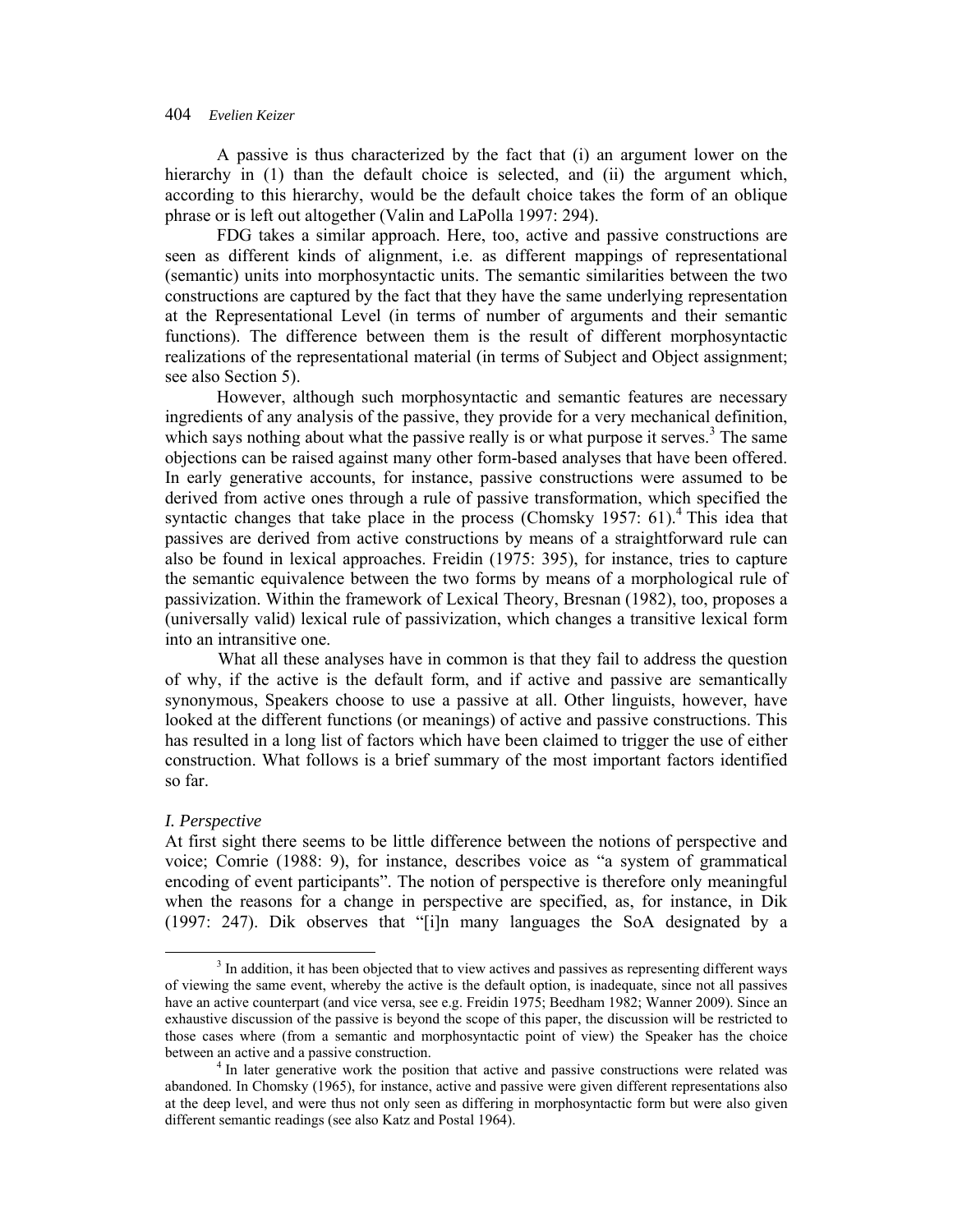predication can be represented from different perspectives or 'vantage points', whereby the primary vantage point becomes the subject of a clause and the secondary vantage point the object" (Dik 1997: 249). In some cases, this alternation can be achieved by lexical means, by using converses like *follow* and *precede*, or *buy* and *sell*. The activepassive alternation is regarded as a grammatical device to obtain the same effect. In other words, here, too, the difference between an active and a passive construction is explained in terms of different combinations of semantic functions (agent, patient, recipient) and syntactic functions (subject, object), whereby "the basic perspective runs from the first argument A1 to A2, and on to A3, if present" (Dik 1997: 250). What distinguishes Dik's account from purely form-based approaches is that he gives a number of reasons why a speaker should want to present a SoA from a non-basic perspective (Dik 1997: 252-3):

- 1. The Speaker "emphasizes" or identifies himself more with the second argument entity than with the first argument entity.
- 2. The second argument represents a Given Topic, and will thus be definite, whereas the first argument is a New Topic, and thus usually indefinite.
- 3. The first argument is not (sufficiently) known or identifiable, or it is unimportant, or S consciously wishes to leave it unidentified.
- 4. There may be politeness conventions which prevent a direct address of the Addressee (e.g. *(You) read this book!* vs. *This book is to be read (by you)*).

Wanner (2009), too, explains the difference between active and passive as a difference in point of view, which she considers to be a functional device. Following Lambrecht (1994), Wanner thus believes the choice between active and passive to be pragmatically motivated: As "pragmatically structured propositions" (in Lambrecht's terminology) active and passive are different:

The mapping of the semantic object onto the position of the subject in the passive can therefore be seen as a side effect of its being positioned according to its informational status as the topic in the clause (Wanner 2009: 9)

This is, however, only one part of the story. After all, the change of perspective brought about (or rather reflected) in the choice of a passive construction involves two separate strategies: Not only does it promote the patient (the "semantic object") by assigning it subject function (commonly referred to as patient promotion), it also involves the demotion of the agent (see Wanner 2009: 9). And although it is plausible to assume, as do Van Valin and LaPolla (1997: 294), that prototypical passives involve both strategies, in many cases the passive construction is selected either to promote the patient or to demote the agent. For Thompson (1987), for instance, it is clear that we are dealing with two independent strategies, as evidenced by the fact that, according to Thompson, they result in two different passive constructions: Whereas agent demotion (or agent backgrounding) leads to a passive without a *by*-phrase (a short passive), promotion of the patient results in the use of a long passive, and serves a discourse function (see also discussion below; cf. Biber et al. 1999, 2002). This means that in order to find out what is meant by perspective, we need to consider the various reasons Speakers may have for demoting the agent or promoting the patient.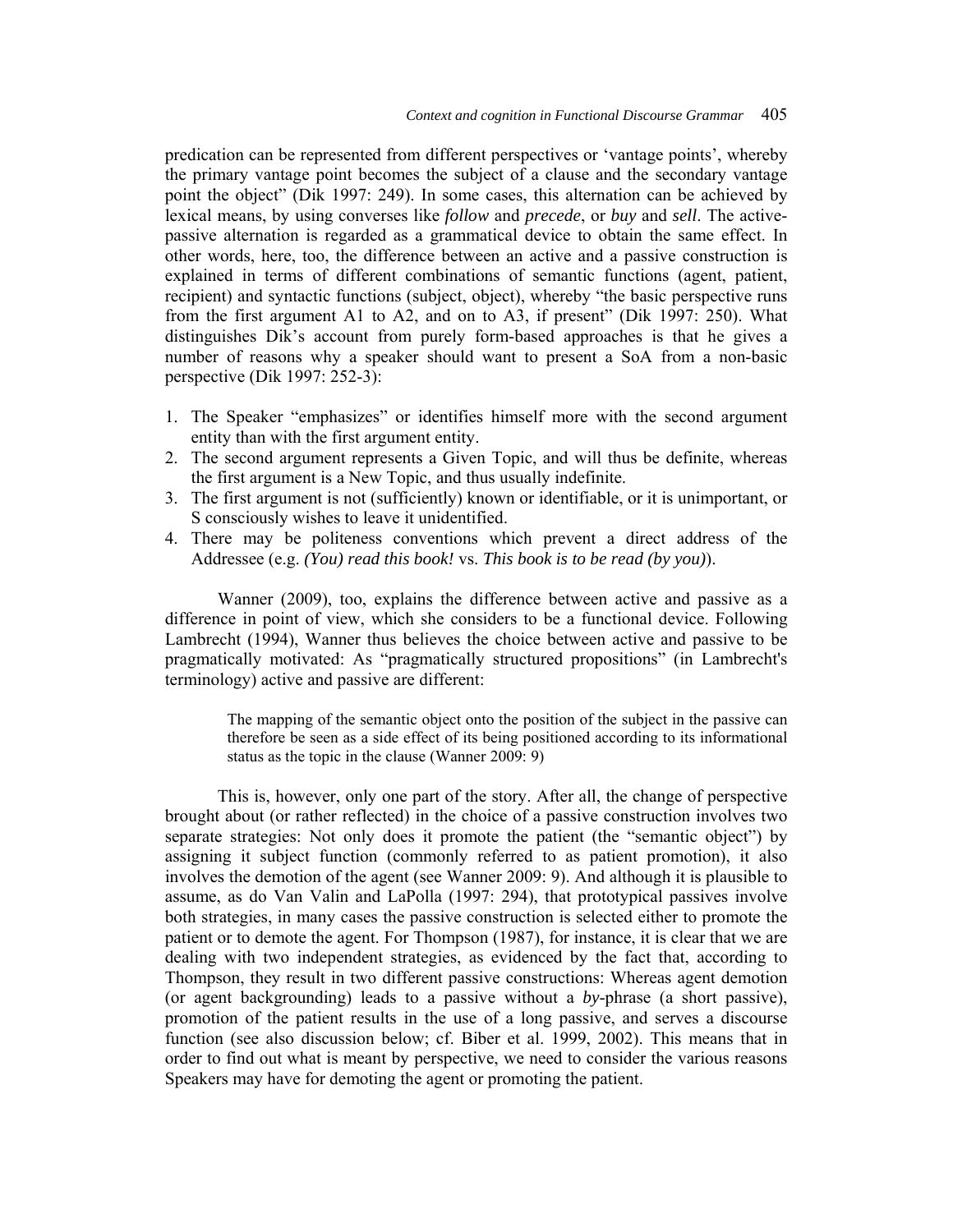#### *Ia. Demotion of the agent*

Three of the reasons for using a passive mentioned by Dik (1997) result in agent demotion: (1) Speaker "emphasizes" the second argument entity; (2) the first argument is not (sufficiently) known or identifiable, or is unimportant; (3) direct address is avoided for reasons of politeness. Another reason that has been mentioned for demoting the agent is its familiarity. Huddleston and Pullum (2002: 1443-46), for instance, suggest that a passive is more likely to be used when the agent is the Addressee (and as such fully familiar). Approaching the issue from a psycholinguistic point of view, Abb et al. (1993: 9) conclude that, more generally, when agents are demoted (left unexpressed) this is because they are "particularly salient or easily inferable" (e.g. *Frank Rijkaard was sent off for knocking down his opponent*). Note that this is the exact opposite of the situation described in (2), where use of the passive is favoured because the agent is not known or identifiable (we will come back to this point in Section 3.2). Finally, animacy has been mentioned as a relevant factor. As pointed out by Van Valin and LaPolla (1997: 304-306), agent-like arguments are normally animate or human, while patient-like arguments may, but need not, be animate or human. They accordingly predict that when the agent (or first argument) is not human or animate, it will be demoted. Likewise, an early study conducted by Svartvik (1966) showed that 81% of the passives had inanimate subjects, against 27% of the active sentences.

### *Ib. Promotion of the patient*

A great deal of attention has been paid to the second strategy, that of promoting the patient. Many early treatments of the passive emphasize its use as a way of topicalizing the second argument (Jespersen 1933: 121; Halliday 1967: 216; Quirk et al. 1972: 943; see also Beedham 1982: 34); the idea being that more topical material tends to come nearer to the beginning of the clause than non-topical material (cf. Mallinson and Blake 1981: 151). This, as we saw, is also the position taken by Lambrecht (1994) and Wanner (2009: 10). Abb et al. (1993: 9) explain the "topicalization" of the patient in terms of incremental language production: According to them, the appearance of the patient in first position is "the effect of the constraints of rapid, incremental utterance production", which causes a Speaker to place a prominent referent in subject position before realizing its thematic role in the SoA.

### *II. Promotion of the agent: End focus*

Interestingly, some linguists also see the passive as a means to promote the agent, in accordance with the principle of end-focus (e.g. Quirk et al. 1985: 323, 1356-1357). This observation was already made by Poutsma (1926: 101), who states that

[c]onversely, the passive construction is frequently resorted to to serve the diametriccally opposite purpose of giving prominence to the primary participant in the action, by mentioning it expressly at the end of the sentence.

#### *III. Complexity: End weight*

Another factor to be taken into account is the principle of end weight, i.e. "the tendency for long and complex elements to be placed towards the end of a clause" (Biber et al. 1999: 898; cf. Dik 1997: 404; Quirk et al. 1985: 323, 1282ff.; Hawkins 1994; Poutsma 1928: 386). In other words, in those cases where the agent is referred to by means of a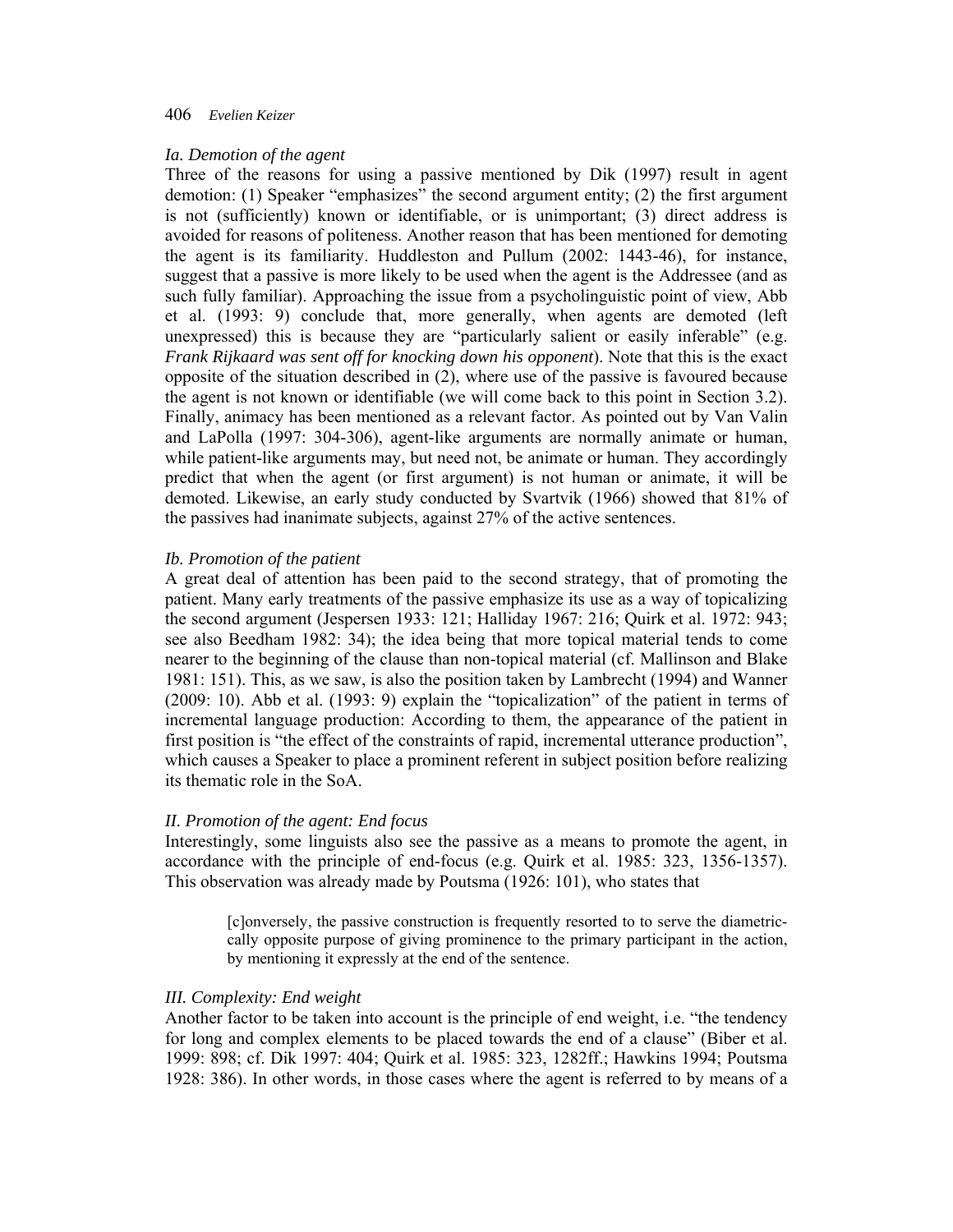long and complex expression, a passive may be the preferred construction (see also Biber et al. 2002: 168).

# *IV. Aspect*

A different kind of explanation for the use of the passive is given by Beedham (1982) and Langacker (1982), who see the passive as marking a particular type of aspect. For Beedham (1982: 91; cf. p. 45) the passive occupies a position between actions and states, as it "portrays a state as the result of a preceding action: Or put another way, it portrays simultaneously an event and the state that results from that event." As such, Beedham continues, the passive participle has features in common with both (active) verbs and adjectives. They also differ (syntactically) from both these classes in various respects. Thus, unlike adjectives, they cannot occur freely in attributive position (\**the brought book*), nor in predicative position (\**the man seemed left*), they cannot be modified by *very* and do not take the comparative and superlative form (cf. Huddleston (2002: 1436-37), and Toyota (2009: 476-477), who adds that unlike adjectives, passive participles do not allow *un*-affixation). They differ from active verbs in that they are not marked for tense, person and number. This particular mix of actional and statal features corresponds with a distinctive meaning, which Beedham (1982: 45) describes as follows:

Passives are not cognitively synonymous with actives. The difference between them is this: while an active sentence portrays the occurrence of an event, a passive sentence portrays both the occurrence of an event and the state which arises as the result of that event.

Within the framework of Cognitive Grammar, Langacker (1982, 2002, Ch. 4) offers a similar characterization of the passive as both stative ("instantiated at a single point in time") and processual ("designating all the states within a process as it unfolds, not just the final state") (Langacker 1982: 61, 62, 65).

### *V. Style*

It has often been claimed that the use of the passive belongs to a particular style of communication. According to Biber et al. (1999: 154), "[p]assives and active constructions are by no means equivalent, and their use varies widely upon the type of text". This is confirmed by extensive corpus research. Thus, Biber et al. (2002: 167- 168) found that the frequency of the passive varies considerably across registers: They are most common in academic prose (where they account for 25 per cent of all finite verbs), are also common in news (about 15 per cent of all finite verbs), but hardly occur in conversation.

 A small-scale study by Libermann (2006) shows that also in literary texts the frequency of passive constructions varies with the style of writing. Comparing the styles of Hemingway (the "loose" style, sentences strung together with no indication that another statement is coming) and Samuel Johnson (the periodic style, with markers of various sorts indicating the path ahead), he found that the latter seems to promote the use of the passive, thus confirming the idea that the passive can be used as a cohesiveness marker (e.g. Hopper and Thompson 1980; Bolkestein 1985; Bolkestein and Risselada 1987; see below).

A corpus study conducted by Wanner (2009: Chapter 5) into the use of the passive in academic discourse shows that the use of the passive also varies between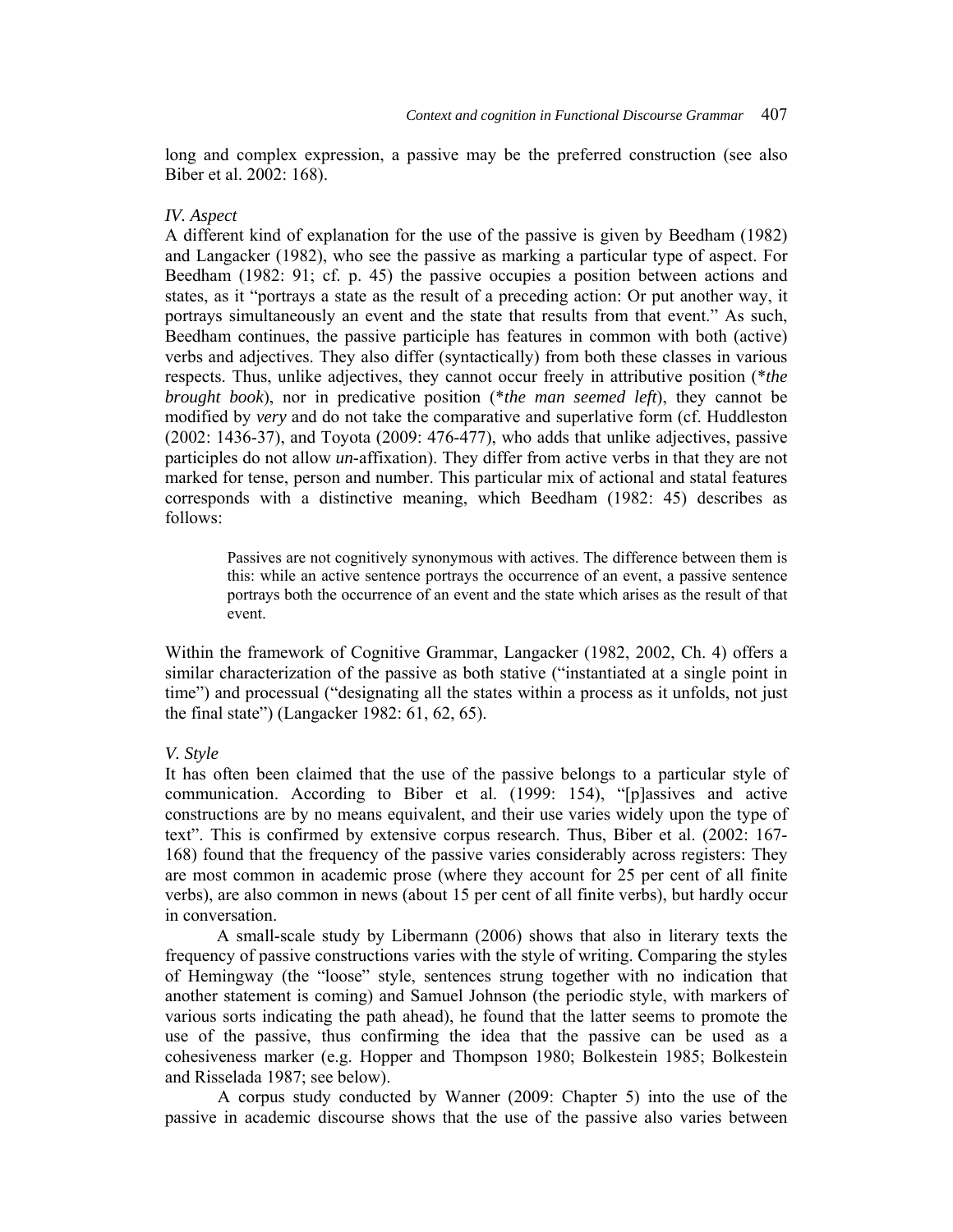academic disciplines. Wanner looked at 160 abstracts from 8 different peer-reviewed journals published in 1999 and 2000 by academic publishers in the UK and the US, half of them from the area of experiment-based sciences and half of them from the humanities. Wanner made a further distinction between reporting events (with verbs like *argue*, *suggest* and *demonstrate*) and reported events (the material on which the argument was based), and found the passive to be more popular as a reporting strategy in the experiment-based sciences than in the humanities, the agent-construction (*These data show*, *This paper argues*) being more popular in the humanities (Wanner 2009: 192).

 Use of this latter strategy may well be a result of a (more or less) conscious attempt to avoid the passive. More generally, Wanner found that the number of passives in academic writing recently seems to have dropped, possibly due a strong prescriptive attitude, according to which passives, being "undynamic, pseudo-objective and evasive", should be avoided (Wanner 2009: 191). In addition, style guides often object to the use of passives for aesthetic reasons, describing them as less smooth, less interesting and less natural than actives (see discussion in Zwicky 2006). Although in recent years opposition has been building up against this prescriptive attitude (e.g. Zwicky 2006; Pullum 2009, 2011)**,** writers may still be sparing in their use of the passive, with editors consciously reducing the number of passives before publication of a text.

# *VI. Priming*

Research in cognitive psychology and corpus-linguistics has shown that forms used in previous discourse may influence the choice between two alternative constructions (Bock 1986; Pickering and Garrod 2006; Pickering and Ferreira 2008). Thus, there is evidence that priming (or 'persistence') plays a role in determining the choice for a particular form in the dative-alternation and the genitive-alternation (e.g. Gries 2005; Szmrecsanyi 2006; Hinrichs and Szmrecsanyi 2007). Although the influence of priming also needs to be taken into consideration in a discussion of the active-passive alternation, it will be clear that it has a different status from the other factors: Since priming is not a communicatively motivated (pragmatic or semantic) factor, it does not help us to understand the difference between the two constructions; nor does it help to explain shifts from one form the other.

# **3.2.** *A multifactor approach*

In the preceding section six different factors have been discussed which have been presented in the literature as determining the choice between an active and a passive construction. Four of these seem to be relatively independent:

- (2) a. Perspective:
	- demotion of agent (lack of identifiability or prominence, inanimacy, familiarity)
	- promotion of patient (topicality, politeness)
	- b. Promotion of the agent (end focus)
	- c. Complexity (end weight)
	- d. Aspect (perfective)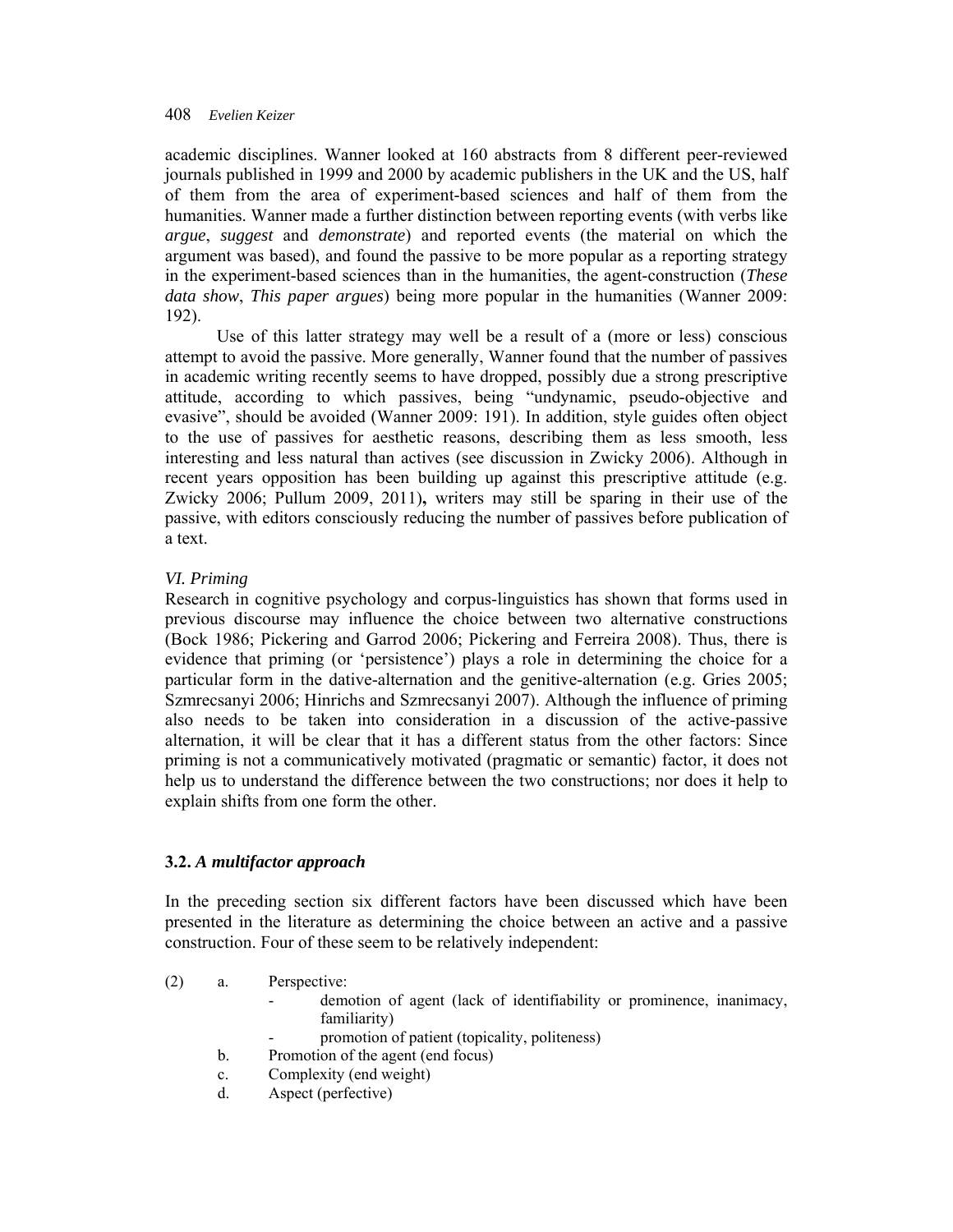The fifth factor mentioned in the previous section is that of style. However, although there is clearly a relation between the stylistic properties of a text and the frequency of the passive, this relation seems to be indirect, mediated by other triggers. Consider, for instance, the style employed in academic writing. The specific goals of this type of text typically require a style that is distanced and objective, and one way of achieving this effect is through backgrounding of the agent. In addition, in experimentbased research the findings tend to be more important than the person conducting the experiment, which may lead to promotion (topicalization) of the patient and use of a perfective aspect. Style is, therefore, not a simple, independent factor in the choice for the passive, but a complex, derived factor, brought about by a combination of other factors.

 As pointed out above, the sixth factor, priming, is also different from the first four factors in that it is not used to code the Speaker's communicate intentions: Rather than choosing a form to reflects a particular perspective, the Speaker simply adopts the perspective that is 'active' in the preceding discourse. It will therefore be assumed that this factor interacts with the Grammatical Component before any of the other factors are taken into consideration (see also Sections 4 and 5).

 As for the four basic factors, most previous accounts have tried to explain the active-passive alternation in terms of one factor only, the assumption being that all passive constructions must have something in common. However, given the variety in the use of the passive, as well as in the factors that have been identified as triggering its use, such an approach does not seem very promising. Instead, the present account will be based on the assumption that the choice between an active and a passive is determined by a number of interacting (possibly competing) factors. Such an approach has the advantage of being able to account for the fact that some passives are better examples of the category than others: If all factors favour the same constructions, the result will be a prototypical (or optimal) active or passive construction, whereas in the case of competing factors the resulting construction will be non-prototypical.

Let us now look at some authentic English examples to see whether the approach advocated can indeed account for the choice for an active or a passive construction. The analysis will be based on the four clusters of factors distinguished in (2). Most examples will be taken from one short passage from the first chapter of Peter Ackroyd's biography of Thomas More (1999):

(3) (a) The litanies of the saints were pronounced over the baptismal font. (b) The priest then divided the water with his right hand and cast it in the four directions of the cross. (c) He breathed three times upon it and then spilled wax in a cruciform pattern. (d) He divided the holy water with a candle, before returning the taper to the cleric beside him. (e) Oil and chrism were added, with a long rod or spoon, and the child could now be baptized. (f) Thomas More, what seekest thou? (g) The sponsors replied for the infant, Baptism. (h) Dost thou wish to be baptised? (i) I wish. (j) The child was given to the priest, who immersed him three times in the water. (k) He was then anointed with chrism and wrapped in a chrismal robe. (l) Thomas More, receive a white robe, holy and unstained, which thou must bring before the tribunal of Our Lord Jesus Christ, that thou mayest have eternal life and live for ever and ever. (m) The candle was lit and placed in the child's right hand, thus inaugurating a journey through this dark world which ended when, during the last rites, a candle was placed in the right hand of the dying man with a prayer, 'The Lord is my Light and my Salvation, whom shall I fear?' (n) Whom shall this particular child fear, when it was believed by the Church that the whole truth and meaning of baptism was achieved in the act of martyrdom? (o) 'Baptism and suffering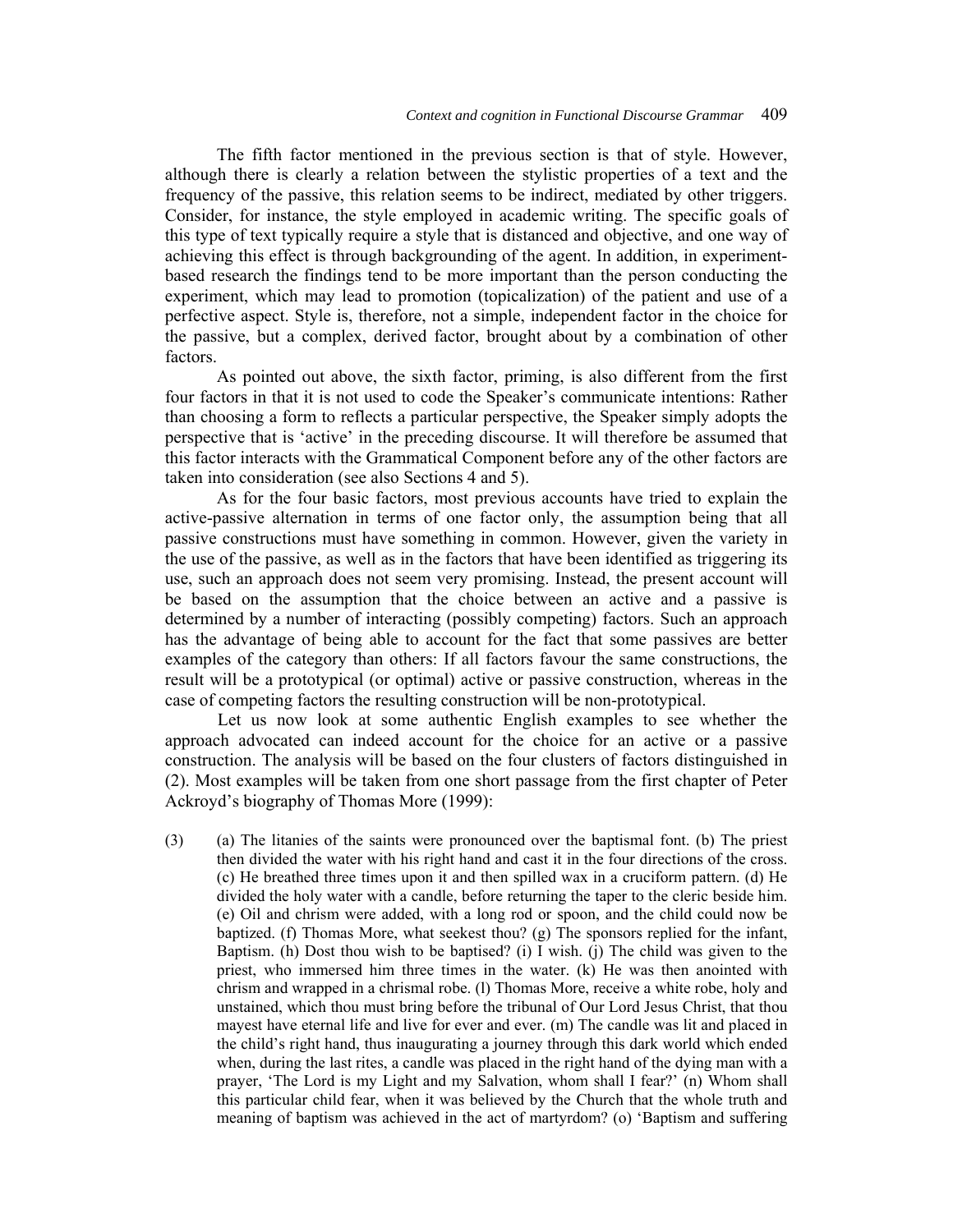for the sake of Christ', according to a second-century bishop, are the two acts which bring full 'remission of sins'. (Peter Ackroyd, *The life of Thomas More*, London, Vintage, 1999: 1-2)

The first thing we notice is that there is not a single passive that fulfils all the above-mentioned criteria – which is not surprising, given that fact that some of these criteria are contradictory (agent demotion and agent promotion). There are, however, various instances where, on the basis of the criteria in (2), the passive can reasonably be seen as the preferred form. Consider the following examples:

- (3) e. Oil and chrism were added, with a long rod or spoon, and *the child could now be baptized*.
	- k. He was then anointed with chrism and wrapped in a chrismal robe.

Neither of these examples contains a *by*-phrase; as such they may be assumed to involve demotion of the agent. There may, however, be independent reasons for promotion of the patient. In both examples, for instance, the agent need not be mentioned because the reader can be assumed to know who performs the actions described – in (3e) on the basis of long-term general knowledge, in (3k) on the basis of the previous discourse. At the same time, it is clear that, throughout the passage, the child is an important discourse topic. Together these factors seem to justify the use of a passive.

Note, however, that discourse topicality by itself cannot account for the use of a passive in these cases, since the unmentioned agent – the priest – seems to be equally discourse topical. This is clear from, for instance, the example in (3j). Here, unlike in the previous examples, the perspective shifts from the child to the priest. Note, however, that, having been reintroduced at the end of the preceding clause, the priest is the more highly activated of the two discourse topics. This may account for the choice of an active construction in the relative clause (with the priest as the perspective), the overall effect being one of increased cohesiveness.

(3) j. The child was given to the priest, *who immersed him three times in the water*.

 In addition, these sentences seem to comply with the criterion of perfective aspect. This is particularly clear for the second clause in (3e): Although a verb like *baptize* can easily be used to convey a purely stative SoA (emphasizing the highly salient resultative state of being baptized), in this example the emphasis is just as much on the action itself, describing the process as it unfolds. In other words, the passive construction in (3e) is stative (adjectival) and actional (processual) at the same time. All in all it seems that, even though none of the passives in these examples are optimal in the sense of fulfilling all the criteria listed in (2), use of the passive is fully justified and, indeed, perfectly natural.

The same seems to be true for the following examples:

- (3) a. The litanies of the saints were pronounced over the baptismal font.
	- e. *Oil and chrism were added*, with a long rod or spoon, and the child could now be baptized.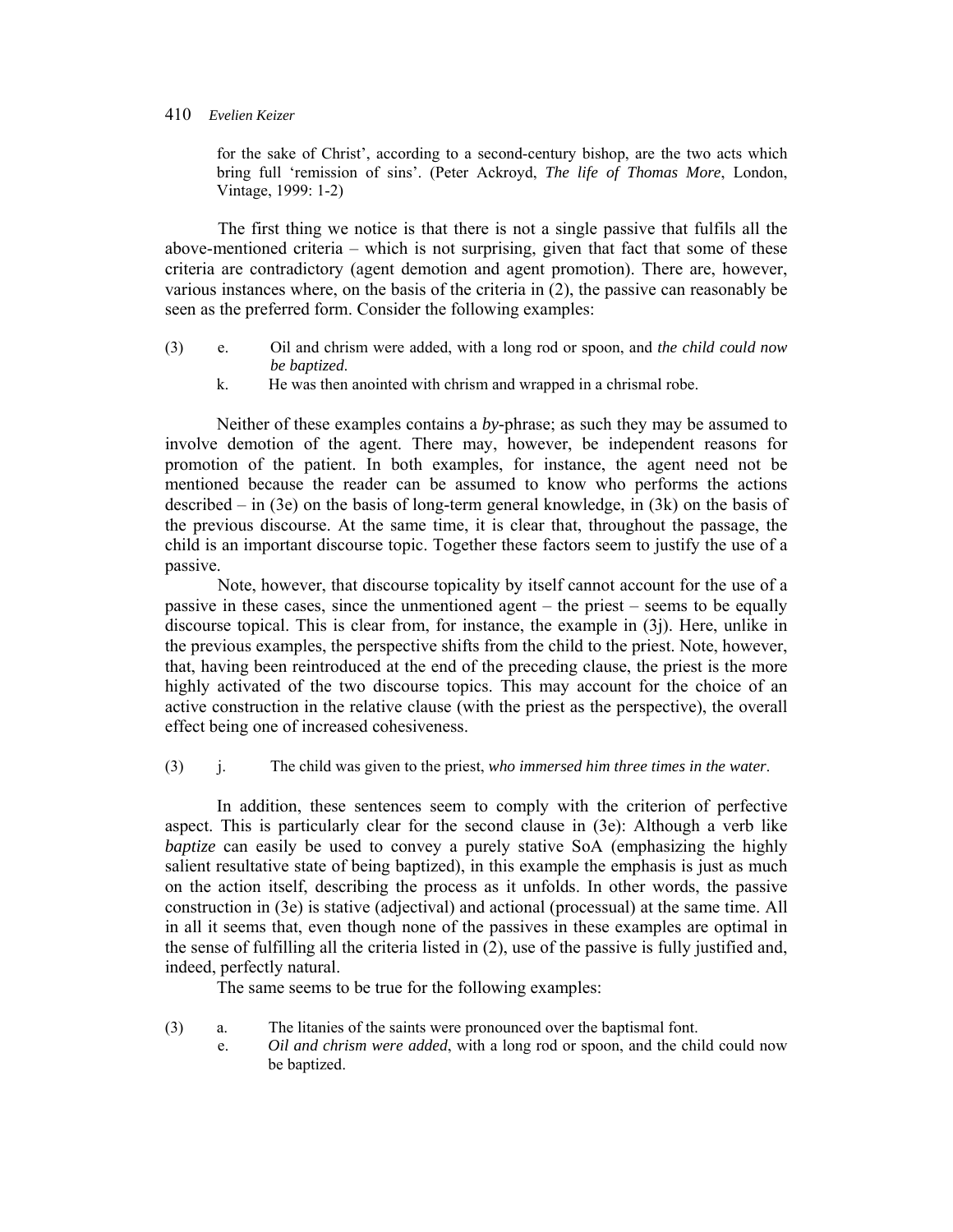Here the use of the passive could be regarded as being triggered mainly by the wish to demote the agent. Demotion seems to be done for different reasons in the two sentences: In (3a) because the agent's identity is either unknown or unimportant, in (3e) because the agent is fully familiar. Note, however, that familiarity of the agent cannot by itself explain the use of a passive, since in the preceding sentence a fully familiar agent appears as the subject of an active transitive construction with a likewise familiar patient. Nor can the use of the passive here be accounted for in terms of animacy, since the sentence combines an animate (human) agent (the priest) with an inanimate patient (oil and chrism), which normally favours use of the active (which is indeed the form chosen in all the preceding sentences). Discourse topicality does not seem to play a role either: Although the patient subjects could be argued to have some degree of activation, they are nevertheless newly introduced, and, in (3e), not identifiable. Nor can we resort to the notion of priming, as it is the shift from active to passive that needs to be accounted for.

In fact, the choice for the passive could be seen as resulting from an opposite need (as a case of reversed priming); i.e. the passive could be used in anticipation of the shift in perspective to follow – from the priest to the child. Since this shift calls for the use of a passive in the second clause, the first passive may be chosen to prepare for this shift in perspective, already demoting the agent before moving on to promote the patient. Finally, other considerations (e.g. placement of the instrument PP) may also help to tip the balance in favour of the passive.

 So far, it seems that perspective (patient promotion and/or agent demotion) is a very strong factor in choosing between an active and a passive construction – it is the one factor that all the passives discussed have in common. In this respect, it may be useful to look at passives with a *by*-phrase (long passives), as here both the agent and the patient perspective are clearly available. The passage in (3) contains only one long passive. Since, as we will see, this particular example turns out to be quite complicated, it may be useful to start by looking at some more straightforward examples, starting with the sentence in  $(4)$ :

(4) Poor Des DES Maea, 22, Oldham's new Rugby League signing, is in danger of losing his sight after a serious road accident. *He was hit by a truck* as he crossed a road in Auckland. (BNC, newspaper tabloid)

In this example we are clearly dealing with an instance of patient promotion: The patient subject is the topic of the passage and, as such, fully identifiable. The agent, on the other hand, is non-topical and unidentifiable. Animacy, however, may play a role, since (4) combines an inanimate agent with an animate patient. Aspect, too, may be seen as favouring a passive here, as it is both the action itself and the effect on the patient that form the focus of attention. Therefore, the choice for a passive seems, on the whole, a logical one.

However, if the use of a passive is triggered by the need to promote the patient, then why mention the agent at all? In this particular case, explicit mention of the agent seems necessary to make the sentence sufficiently informative: Without reference to the truck, the Addressee cannot be expected to know what happened. This means that even if the agent is unidentifiable or unimportant (in terms of its role in furthering the discourse) this does not always mean that omission of the agent is appropriate: The agent may be needed simply to provide the right level of specificity in describing the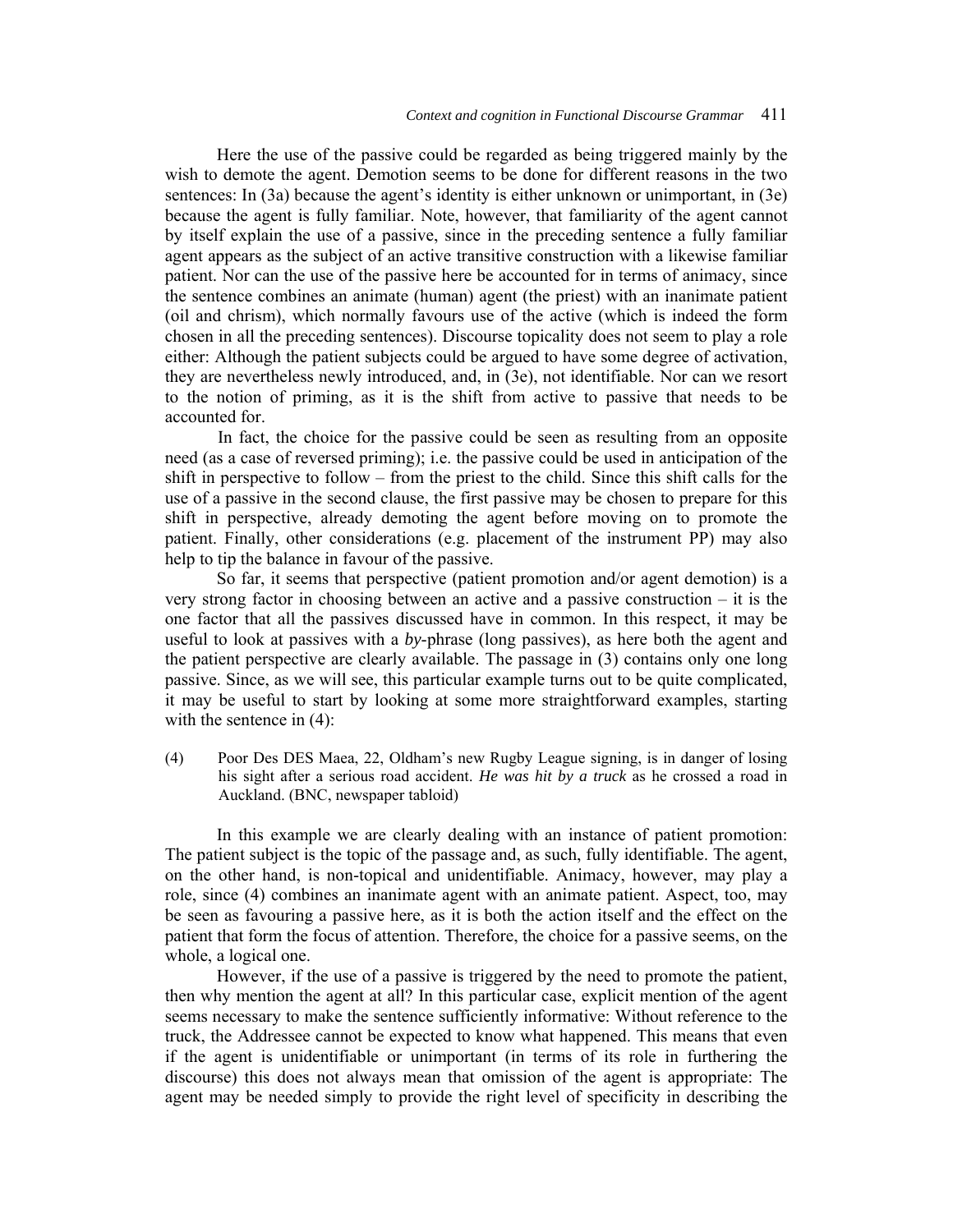SoA (and will therefore typically be present in those cases where the verb itself lacks the descriptive specificity required, e.g. with *hit*, but not necessarily with *baptize*).5

 Much easier to explain are those cases where a long passive is chosen to promote the agent. In those cases, the agent is typically new and prominent. Often, agent promotion goes hand in hand with complexity, as shown in (5), where the italicized clause takes the current discourse topic (the award) as the perspective in order to introduce the new topic of discussion (the winner of the award).

(5) British Rail's Superstaff awards are to be presented in May and the Transport User's Consultative Committee is taking nominations for the most customer care conscious employee. *Last year the award was won by Ernie Acker at Charlbury station*, and we asked him what he thought of the awards. (BNC, spoken, news broadcast)

Let us now return to the one example of a long passive in  $(3n)$ :

(3) n. Whom shall this particular child fear, *when it was believed by the Church that the whole truth and meaning of baptism was achieved in the act of martyrdom*?

Explaining the use of the passive here seems to be somewhat of a challenge. The patient provides new, unidentifiable information, while the agent, being semi-active (subtopical) and identifiable, hardly qualifies for demotion. It could of course be argued that the use of a passive allows for the postponement of the new and complex information contained in the *that*-clause, but note that the same effect could have been achieved by using an active construction (with the agent, the Church, as the subject). It is also true that the sentence has a stative quality, but this is due to the nature of the verb *believe*, and would have been equally true of the "active" form. This also explains why, despite its stative nature, the sentence is not characterized by perfective aspect. In other words, none of the criteria for the use of a passive seems to be fulfilled. Nevertheless, there seems to be no doubt about the appropriateness of the use of a passive. We will return to this example in the following section.

Although obviously far from complete, the discussion in this section seems to justify the conclusion that, of the four factors mentioned in (2), perspective is the most important in determining the choice between an active and a passive construction (short or long). At the same time, this factor cannot by itself explain all occurrences of the passive: Despite the fact that other factors are clearly less influential they cannot be disregarded completely. In the next section, we will try to come to a more satisfactory and more unified explanation of what triggers the use of a passive construction, by considering the matter from a wider perspective.

 $\frac{1}{5}$  $<sup>5</sup>$  As shown by the following example, such situations can even lead to the explicit mention of</sup> pronominal agents in passive constructions:

<sup>(</sup>i) In its aftermath Mrs Thatcher apparently took greater care to consult the Cabinet more fully and *was overruled by it* on the proposed sale of British Leyland to the US-based General Motors. (BNC, written, academic)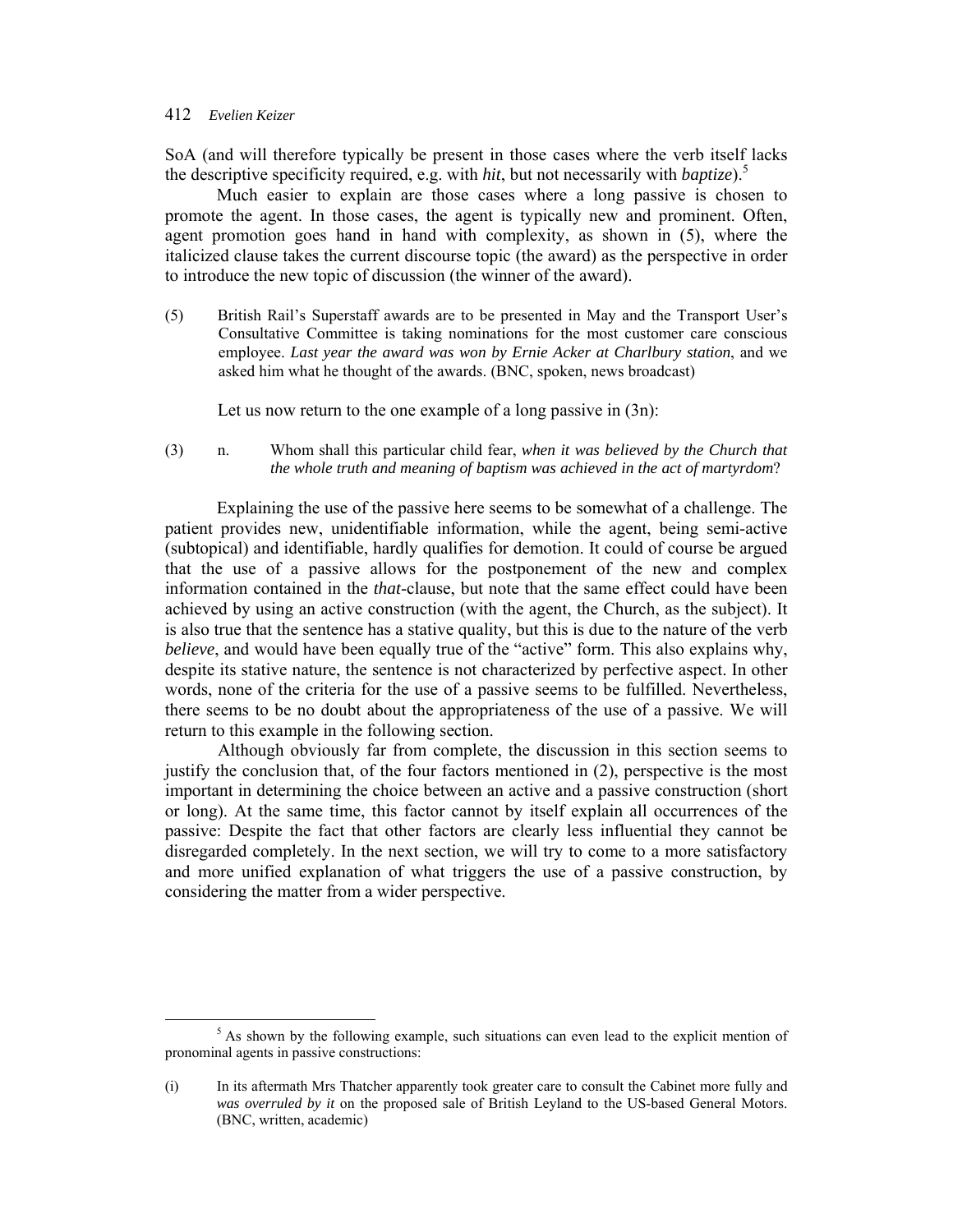#### **4. The wider perspective**

#### **4.1.** *Speaker's perspective: A cognitive-pragmatic notion*

If we want to find a more satisfactory explanation of what triggers a passive construction, we will have to go beyond the mere identification of the possible factors involved and find out why it is that these factors play a role, what it is that binds them and how they interact. In addition, we need to find a way of dealing with these factors in FDG, which means specifying how and where the relevant information enters the grammatical component, and how (if at all) it should be represented.

As a first step in trying to realize these goals, the present analysis, too, will resort to the notion of Speaker's perspective, providing it, however, with a broader definition. Also, rather than regarding it primarily as a pragmatic or discourse-related notion, the analysis to be proposed will emphasize its cognitive nature: In what follows the perspective from which a linguistic utterance is presented will therefore be regarded as reflecting the way in which a SoA is conceptualized in the mind of the Speaker. It will further be argued that – in certain cases – a language like English allows a Speaker to systematically code this conceptualization. The formal means available can be seen as fulfilling a very basic interpersonal function: Not only do they enable the Speaker to convey to the Addressee how the intended message is organized in his/her mind, in addition they serve as an invitation to the Addressee to view this message from the same perspective.

It may be objected that this approach means going back to the idea of a single factor. This is, however, not the case: The wider notion of Speaker's perspective proposed here is a composite notion, the result of a cognitive balancing act, in which a number of factors are assessed and weighed against each other, eventually giving rise to a single unified concept. What still needs to be explained, however, is how these different factors combine to yield this unified Speaker's perspective.<sup>6</sup>

# **4.2.** *Active, passive and the Speaker's perspective*

Since the notion of perspective was originally seen as being determined by the need to demote the agent or promote the patient, the contribution of these two factors to the wider notion of Speaker's perspective is relatively straightforward. Nevertheless, it might be useful to examine the relation between these two processes in some more detail. Although the two processes are obviously related, which of the two forms the real trigger depends on the communicative intention of the Speaker, which, to a large extent, is determined by the discourse context. If the agent is unknown or unimportant, the patient is likely to be promoted, as the only truly available perspective. This typically results in the omission of the agent (i.e. in a short passive). However, even if the agent is (well-) known and not unimportant, the patient may still be promoted,

 <sup>6</sup>  $<sup>6</sup>$  It needs to be stressed that the notion of perspective as defined here is different from the notion</sup> of perspective used in Cognitive Grammar (e.g. Langacker 1987, 2002). Where in Cognitive Grammar perspective is seen basically as a semantic notion (where semantics is directly related to conceptualization), here it is seen as a pragmatic notion, fulfilling an interpersonal, communicative function. As such we will consider the question of why a particular perspective is chosen, whereby the assumption is that the choice of perspective is determined by a number of interacting factors.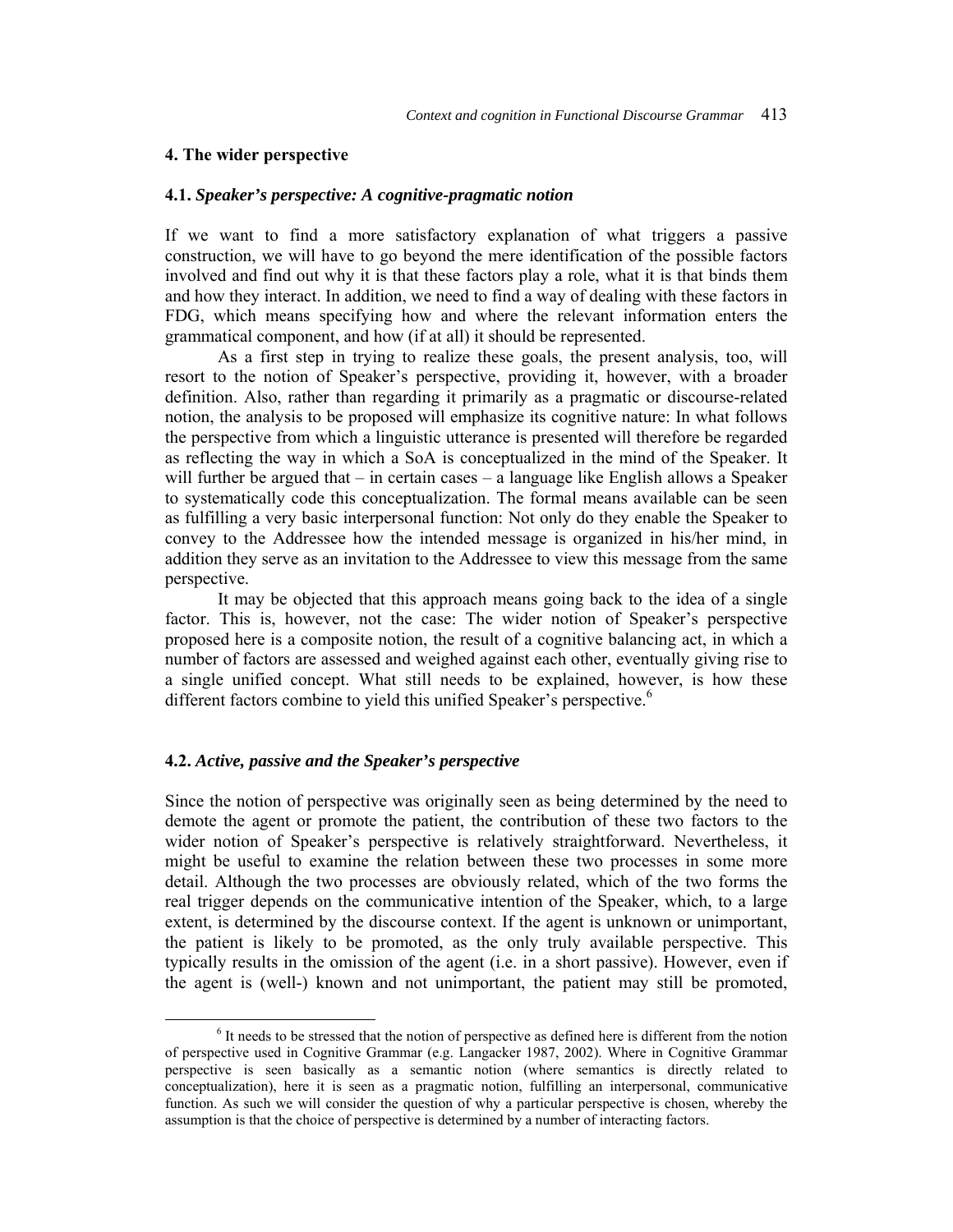simply because its own role in the discourse warrants such a promotion; for instance, because the patient forms the primary topic of discussion or because the Speaker identifies more strongly with the patient. In those cases, the agent may still be mentioned in a *by*-phrase, if there is sufficient reason to do so (see discussion in Section 3.2). So although the two processes are indeed related, they should nevertheless be seen as separate factors, both of which may serve as the real trigger of the passive.

Let us now consider the second factor listed in (2): Promotion of the agent. As noted before, this notion seems to be in conflict with the previous factors. This is, however, only partly the case. Thus, although agent promotion is obviously incompatible with agent demotion, it is not in fact inconsistent with patient promotion. Rather, it appears that we are dealing with two kinds of promotion. First, there is promotion on the basis of the preceding discourse (Promotion Type A), instigated by topic continuity, which will result in the promotion of the patient. Promotion of the agent (Promotion Type B), on the other hand, is done in recognition of the contribution made by the agent to the further development of the discourse, such as the introduction of new, salient information, and possibly a new discourse topic (see example (5)). Both kinds of promotion can be seen as contributing, at the same time, to the overall perspective chosen by the Speaker, and the passive as the optimal structure to express this perspective, as it allows the Speaker to place the patient in first position and the new, salient information towards the end of the clause.

Particularly interesting in this respect is the passive in (3n), repeated here for convenience:

# (3) n. Whom shall this particular child fear, *when it was believed by the Church that the whole truth and meaning of baptism was achieved in the act of martyrdom*?

What makes this example special is that the two kinds of promotion described above both apply to the same (patient) referent. This is what triggers this particular – and otherwise inexplicable – use of the passive: On the basis of the previous discourse, the Speaker chooses the proposition *that the whole truth and meaning of baptism was achieved in the act of martyrdom* as the perspective (Promotion Type A), while indicating at the same time that this proposition introduces new, salient information (Promotion Type B). The use of the passive is a result of these two forms of promotion, not from any need to demote the agent – which is why the agent is still mentioned in the form of a *by*-clause.

Next, we need to explain how the aspect factor fits into the picture. Here, too, it could be argued that the perfective aspect associated with the passive contributes to the choice of perspective. After all, perfective aspect reflects both the actional (processual) and the stative (adjectival) quality of an action: What binds these qualities is the patient, as the referent affected by the action at each stage, including the final stage. This is, of course, closely connected to the idea of patient promotion: By choosing the patient as the perspective, the Speaker makes it possible to draw attention both to the action as a whole (including the role of the patient, the processual quality) and its effect (at each stage of the action) on the patient (the adjectival quality).

Finally, we need to consider the influence of the complexity of the phrases denoting the agent and the patient. Although complexity is also a cognitive notion, concerning the mental effort required by a speech participant in the production or interpretation of a construction, it does not contribute to the Speaker's perspective.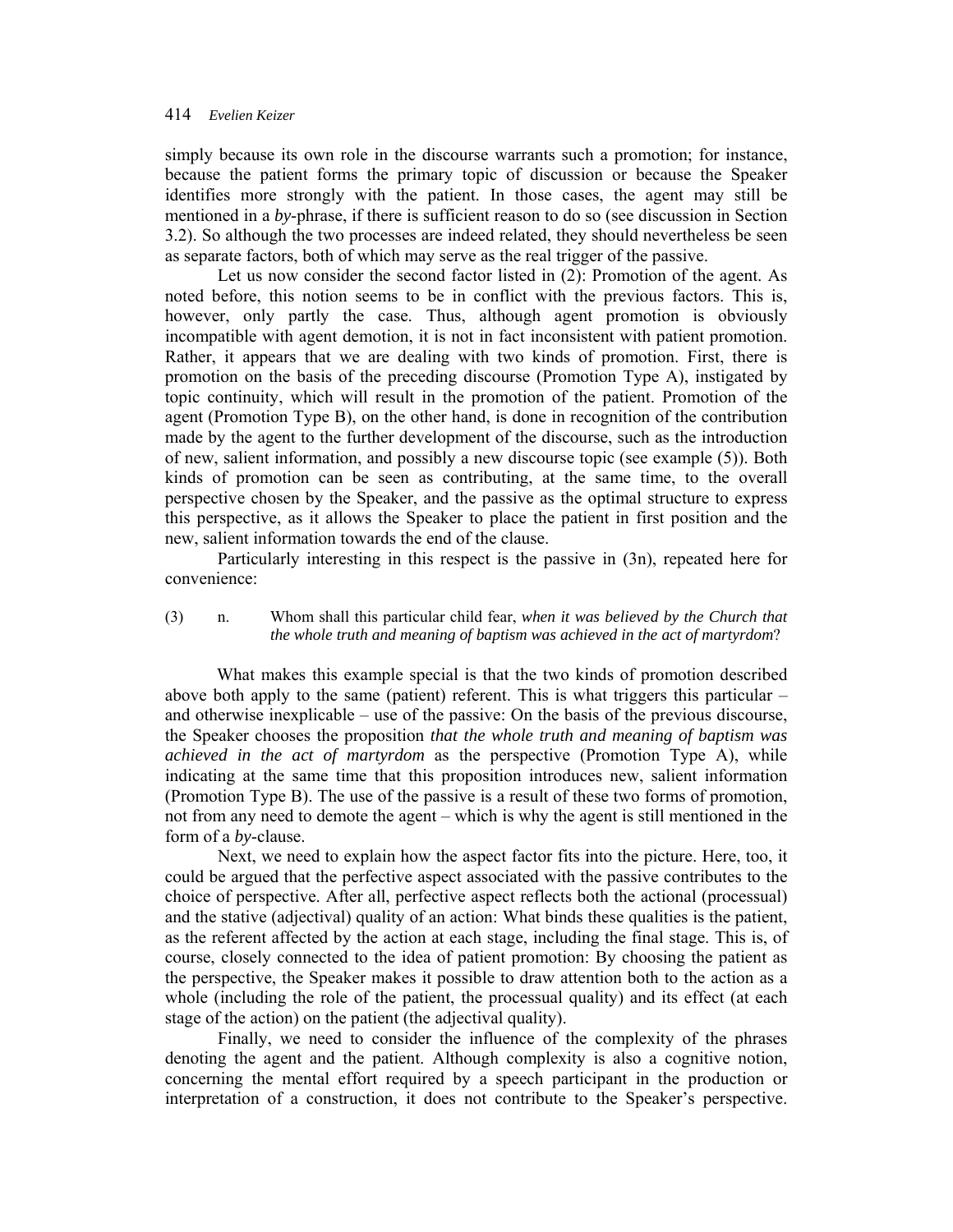Instead it functions as a separate factor, influencing a Speaker's choice for an active or passive independently from, and at times in competition with, the notion of perspective. Once again, two different kinds of complexity seem to be relevant here. The first (Complexity Type A) concerns the internal structure of an expression, the tendency being to place the more complex information towards the end of the clause (the principle of end weight; e.g. Quirk et al. 1985: 323, 1282). In that case, if the phrase denoting the agent is (much) more complex than the one denoting the patient, use of a passive will be preferred – and vice versa – even if this conflicts with the preferred perspective. However, given the fact that in most cases patient subjects are typically topical (and therefore likely to be short), and, in the case of agent promotion, agent phrases are typically long, the two factors – Speaker's perspective and complexity – will typically reinforce each other.

The second kind of complexity (Type B) relates to the cognitive effort involved in choosing the optimal perspective. As pointed out before, the wider perspective is the result of a complex balancing act that a Speaker has to perform before he/she can decide on the most appropriate form. It may be assumed that, especially in spoken discourse, this process is sometimes too complicated and time-consuming. In that case, simply sticking to the same perspective will be easier (provided, of course, that communicative success is not sacrificed completely). This may explain the presence of priming, as well as the fact that shifts in perspective are less frequent in spoken than in written language – which in turn may account for the low frequency of passives in spoken discourse (the active being the basic form).

### **4.3.** *Two further issues*

Before we turn to the implications of the approach outlined in the previous sections for the theory of FDG, let us briefly address two further issues. The first of these concerns the question whether perspective is always present. On the one hand, it seems plausible to assume this to be the case, since we seem to be dealing with a very basic interpersonal notion, comparable in a sense with other interpersonal notions like Illocution and Identifiability. Moreover, in a language like English, every clause is either active or passive. Thus even in those cases where the Speaker does not have a choice (simply because there is only one perspective available, as in intransitive constructions), the choice of perspective is still reflected in the (default) choice for an active construction, with the subject representing the point of view from which the SoA is presented. Note that even in those cases, however, the processes of agent demotion, patient promotion and agent promotion may lead to non-default constructions. Thus, the choice for an unaccusative construction (e.g. *the window broke*) or a middle construction (e.g. *this book sells well*) may be due to agent demotion (agent is unknown or unimportant) or patient promotion (patient is topical or otherwise prominent). Furthermore, presentative constructions (*there are many different types of fruit*) can be seen as a means of promoting a single referent even in the absence of predication. The only cases where perspective is truly absent, therefore, seem to be those in which there is no participant, as in the case of zero-place predicates like *rain*.

The second issue pertains to the notion of free variation. It will be clear from the discussion in the previous sections that the approach presented in this paper starts from the assumption that the choice between alternative constructions is not arbitrary but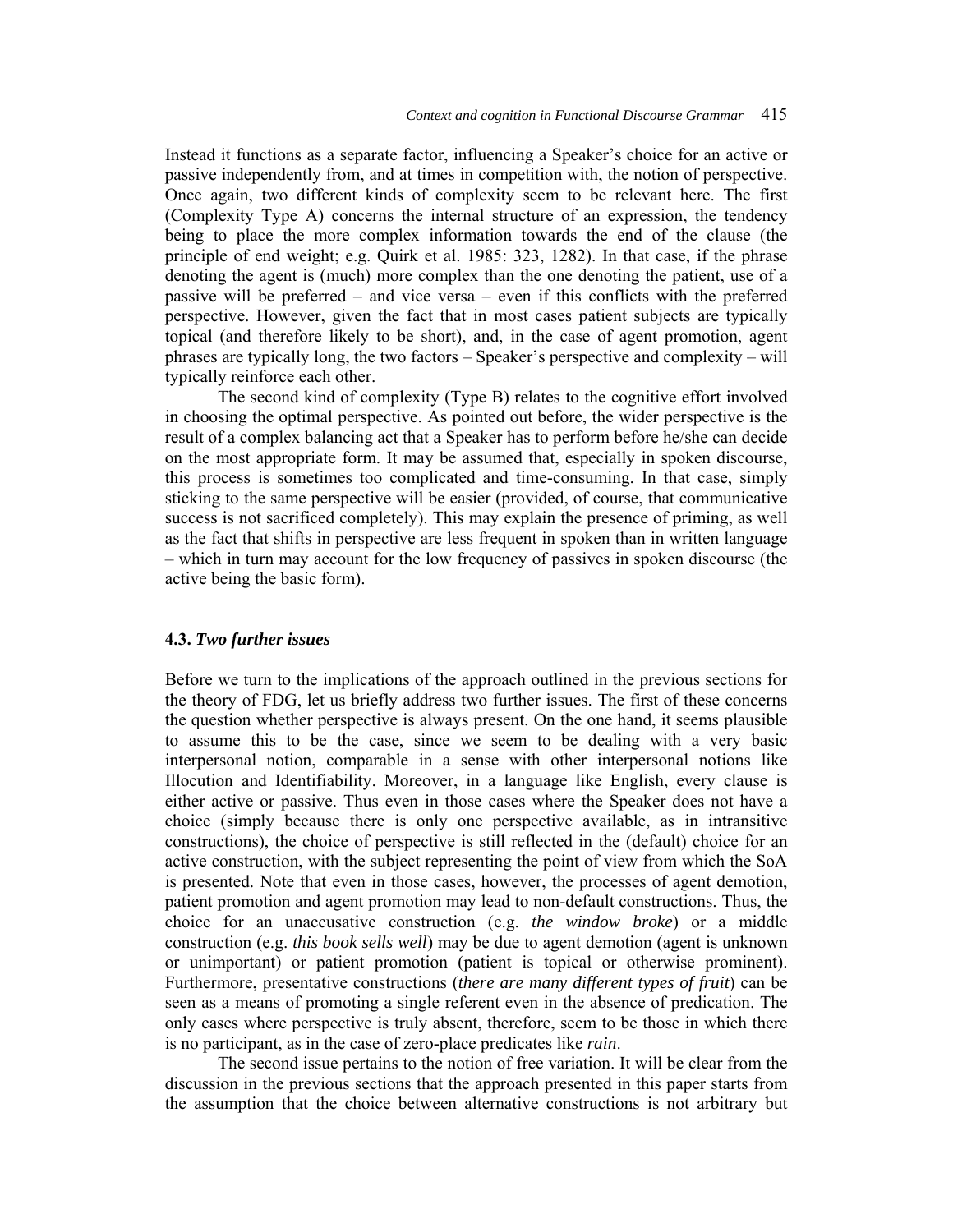communicatively motivated. Alternatively, it might be argued that (in some cases at least) the choice between two syntactically well-formed constructions occurring under seemingly very similar circumstances is not motivated, but is simply a matter of free variation. However, if free variation really means synonymy in all respects (semantic, pragmatic, cognitive and discourse organizational), such an approach is problematic, not only because, from a functional point view, assuming the existence of such redundancy is unattractive, but also because it fails to capture the tendencies and patterns identified in the previous sections. The approach advocated in this paper, however, enables us to provide a different definition of the term free variation. After all, although a multi-factor approach usually shows one of the available constructions to be preferable over the other, the result may also be a draw. In that case, both constructions are equally acceptable in the specific context, but for different reasons. This means that the constructions are not synonymous: They still perform different functions – it just happens to be the case that under the circumstances both constructions will serve equally well (or equally badly) to achieve the Speaker's communicative intention. Cases in point might be the sentences in (6):

- (6) a. There is, however, a potentially very important theoretical weakness in the approach adopted by Rhodes, because it is difficult to see *how any other conclusion could be generated by it*. (BNC, written, academic)
	- b. There is, however, a potentially very important theoretical weakness in the approach adopted by Rhodes, because it is difficult to see *how it could generate any other conclusion*. (adapted)

In these examples, the agent, referring to the earlier mentioned approach, is topical, fully identifiable and structurally simple. The patient (*any other conclusion*), on the other hand, is unidentifiable (and non-specific) and more complex than the agent. These factors favour the use of an active construction, which, as shown in (7b), does indeed seem acceptable. The fact that in the original text a passive is used can be accounted for by the fact that the patient is (i) related to the previous context (as indicated by the use of *other*) and as such semi-active, and (ii) prominent, specifying the "potentially very important theoretical weakness" that is the main concern of the author in this passage. In addition, the first argument, being inanimate and abstract, has a low degree of agentivity, which contributes to the stative (adjectival) character of the sentence. Clearly, then, despite the fact that the active and passive constructions are doing different things, and are chosen for different reasons, both forms may be equally acceptable in the given context. This kind of 'free' variation obviously does occur and can be explained quite elegantly by the approach suggested here.

# **5. Consequences for FDG**

It is now time to return to the questions raised in the introduction:

1. What is the division of labour between the Conceptual Component, the Contextual Component and the Grammatical Component?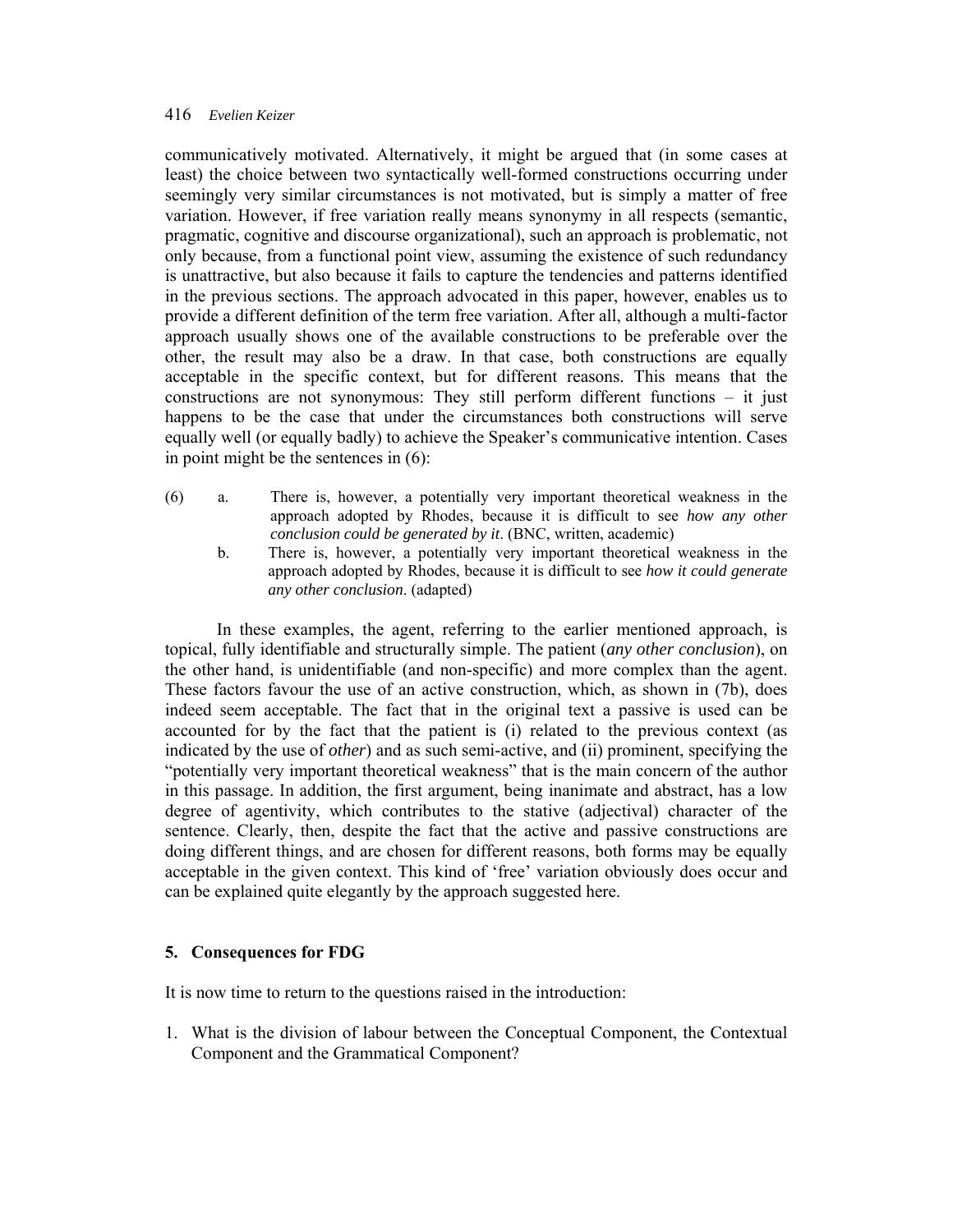- 2. How do we decide which information enters the Grammatical Component and which information is purely conceptual or contextual in nature?
- 3. If contextual information does enter the grammar, how and where does it do so: Directly (if so, at which stage: Formulation or Encoding), or indirectly (via the Conceptual Component)?

In order to answer these questions, we need to decide how to deal with the kind of multi-factor approach advocated in this paper within the framework of FDG. The model seems to allow for three possible approaches:

### 1. *The "Contextual Component only" approach*

The first option is to adhere strictly to the FDG position that contextual and conceptual information will only be included in the grammar if it can be shown to "have a systematic effect upon grammatical choices in formulation" (Hengeveld and Mackenzie 2008: 10), the reason being that

[t]here are so many aspects of the context of interaction that could be argued to have an incidental impact upon a speaker's linguistic choices that modelling them within our theory would deprive it of much of its power (Hengeveld and Mackenzie 2008: 10).

Given the fact that the separate factors influencing the choice between an active and passive construction do not, by themselves, lead to systematic coding, it could be argued that they should not be represented during Formulation, and that any interaction between the Grammatical and Conceptual Components takes place during Encoding.

### 2. *The "Contextual + Grammatical Component" approach*

On this approach it will be assumed that the factors responsible for the choice of a particular variant together do lead to systematic coding. To account for this, the relevant (communicative) factors will be separately represented at the Interpersonal and Representational Levels, while non-communicative (a-functional) factors (e.g. Complexity Type A) may influence the form of the utterance during Encoding (possibly overriding the communicative factors coded during Formulation).

### 3. *The "Contextual + Conceptual + Grammatical Component" approach*

Finally, it may be assumed that the communicative factors involved together determine the Speaker's perspective in representing a Communicated Content. Choosing this perspective (identifying and weighing the different factors) is a cognitive, preverbal process, which is situated in the Conceptual Component. From there, the outcome of this cognitive process enters Formulation, where it is represented as a single operator (Perspective) at the Interpersonal Level. As in the previous scenario, this communicative factor can be overruled by a-functional factors during Encoding.

It will be clear that, in view of the discussion in this paper, the third option is the one that will be adopted here. The first option is not satisfactory as it fails to recognize and account for the patterns observed. As a consequence, it does not explain the choice between an active and a passive construction, thereby reducing this alternation to a mere instance of free variation.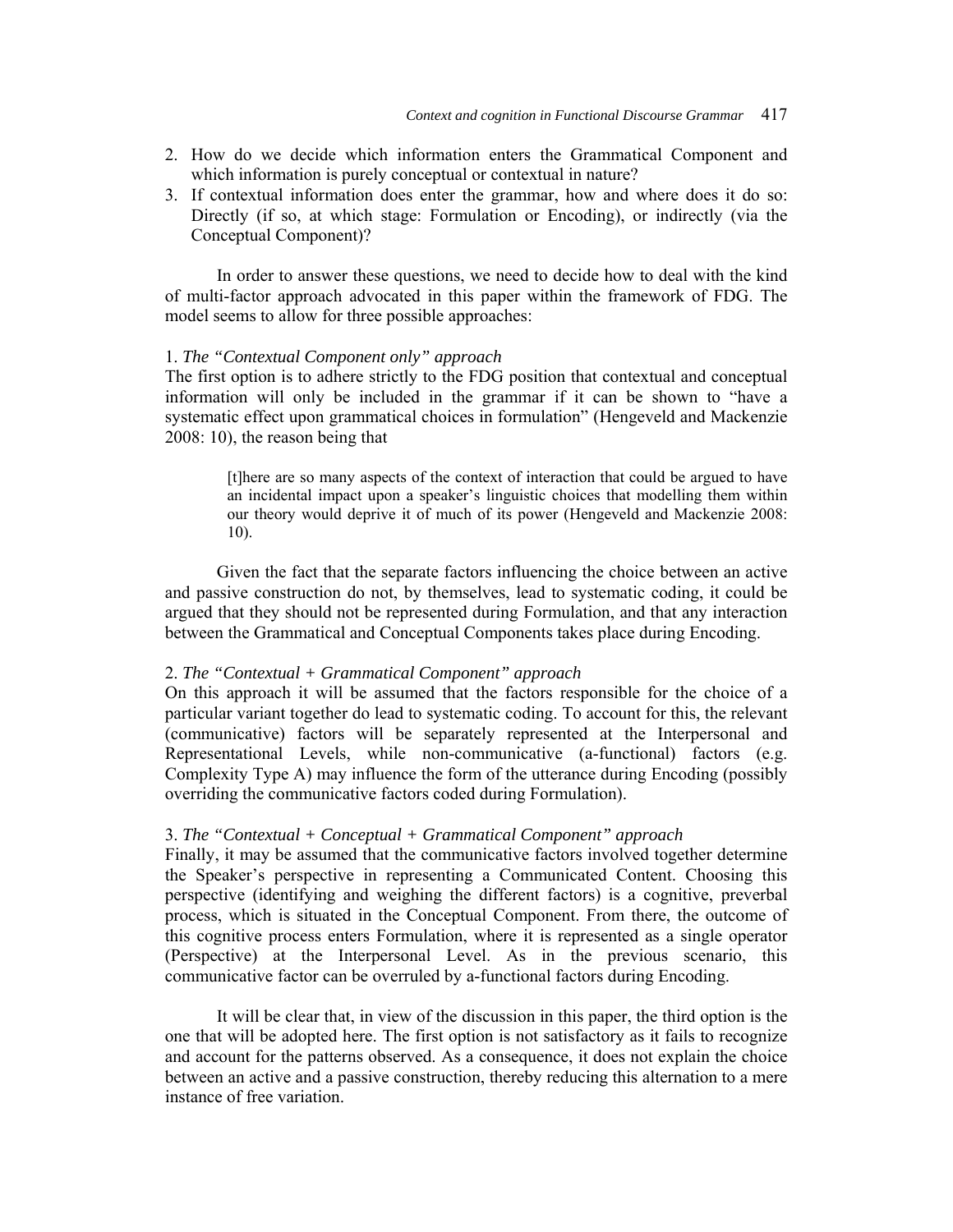The second approach is more attractive in the sense that it can explain the choice for a particular construction. On the downside, however, such an approach would require a plethora of new operators and functions and would have to account for the fact that some of the information represented might actually favour a different construction (in the case of non-optimal coding). In addition, it does not explain where and how the interaction between the different factors takes place.

The third approach avoids these problems. All the relevant contextual information enters the Conceptual Component, where the Speaker performs a balancing act, the outcome of which provides the perspective from which the message is to be presented. The contextual information includes not only all the communicative factors identified, but also takes into account forms used in the preceding discourse (Complexity Type B; priming). After all, if priming is to be regarded as an instance of ease of effort (in particular for the Speaker), it must be assumed that it influences the cognitive process at an early stage: Instead of going through the process of weighing the different factors the Speaker simply chooses the perspective currently present in the discourse. The only factor to influence the choice of construction at a later stage (during Encoding) will be the internal complexity of the relative units (Complexity Type A), which may overrule the communicatively motivated perspective for processing reasons.

 The consequences for the model of FDG are relatively minor, as only two small additions have to be made:

- 1. A mechanism that allows information to feed from the Contextual Component to the Conceptual Component (symbolized by an arrow between these components in Figure 1).
- 2. A new interpersonal operator (Perspective) at the layer of the Referential Subact, which, together with the information provided at the Representational Level, will trigger the appropriate morphosyntactic form.

 It will be clear that the approach chosen will also lead to a different treatment of active-passive alternation in FDG. Currently, Subject and Object assignment is accounted for in terms of morphosyntactic alignment. This means that, unlike with the other two types of alignment (interpersonal and representational), "the morphosyntactic organization is not a direct reflection of the organization of the Interpersonal and/or Representational Level, but exhibits its own organization in terms of the syntactic functions (Subject, Object) of the morphosyntactic constituents, and/or in terms of complexity/weight (Word, Phrase, etc.)" (Hengeveld and Mackenzie 2008: 317). The choice between an active or passive construction is not, in other words, triggered by pragmatic or semantic information; instead, according to Hengeveld and Mackenzie (2008: 331),

the actual factors triggering the choice of Subject and Object assignment apply in the Contextual Component, outside the Grammatical Component as such. Bolkestein (1985) and Bolkestein and Risselada (1987) argue that the key factor to understanding these choices is cohesiveness, which concerns the extent to which referents have already been invoked in the preceding discourse or can be inferred from it. This type of information is stored in the Contextual Component and has to be called upon in the process of morphosyntactic encoding.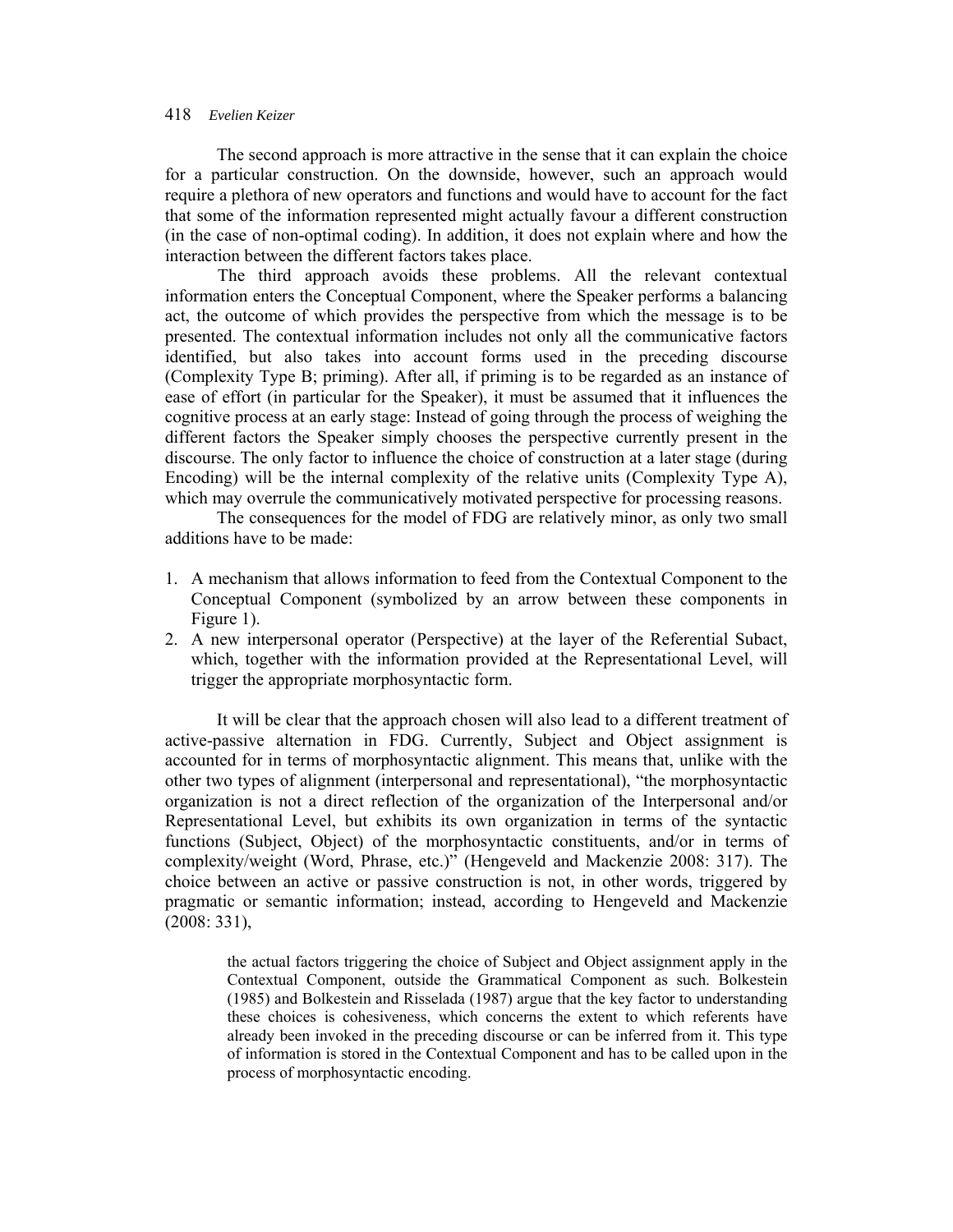If one accepts the multi-factor analysis proposed in the present paper, such an approach is not very satisfactory. First, it has been demonstrated that cohesiveness forms only one of the various factors that influence the choice between a passive and an active. In the second place, it has been argued that the contextual information determining the choice of construction triggers a cognitive process (situated at the Conceptual Component), and that the outcome of this notion forms a unified notion (Speaker's perspective) which is systematically coded in the grammar (at the Interpersonal Level). The only factor that may affect the choice of construction during Encoding is the complexity of the relevant linguistic units.

# **6. Conclusion**

The aim of this paper has been twofold. Its primary objective has been to shed light on the overall organization of the model of Functional Discourse Grammar by examining the division of labour, as well as the interaction, between the Grammatical, Conceptual and Contextual Components. This does not, however, mean that the discussion is relevant only for linguists working within FDG, as the issues addressed form part of a more general attempt to find ways of determining which communicatively relevant information belongs to the grammar of a language and which is best considered to influence the form of linguistic utterances from outside the grammar.

In order to obtain insight into the various kinds of information that influence a Speaker's choice of a particular syntactic construction, and their place in or vis-à-vis the grammar, a particular syntactic alternation in English was investigated: The activepassive alternation. After an evaluation of previous proposals and an in-depth discussion of a number of examples, it was concluded that the most viable approach is a multifactor one, according to which the choice for one particular variant is determined by the interaction between a number of different, sometimes competing, factors. It was further concluded that the major determinant was the cognitive notion of Speaker's perspective, a composite notion covering a number of communicatively relevant (pragmatic and semantic) factors. Since this notion is systematically coded in the language (resulting in the choice for one variant of the alternation), and since it is interpersonal in nature, it was proposed that the notion of perspective be represented by means of an operator at the Interpersonal Level.

Finally, it was argued that since the Speaker's choice of perspective is a cognitive process it is plausible to assume that this process takes place at a preverbal level and as such is to be situated within the Conceptual Component. However, since in choosing the perspective the Speaker clearly draws on contextual information, this information must be assumed first to move from the Conceptual Component into the Conceptual Component, and from there to enter the Grammatical Component, thus indirectly influencing the form of the linguistic utterance. This does not mean that all (linguistically relevant) contextual information will influence the Grammatical Component indirectly through the Conceptual Component; this route will only be followed in those cases where the contextual information influences the linguistic strategies selected by the Speaker (during Formulation). In all other cases (e.g. the influence of the gender of a referent on the form of the pronoun) the contextual information can be said to have a direct impact on the Grammatical Component (during Encoding).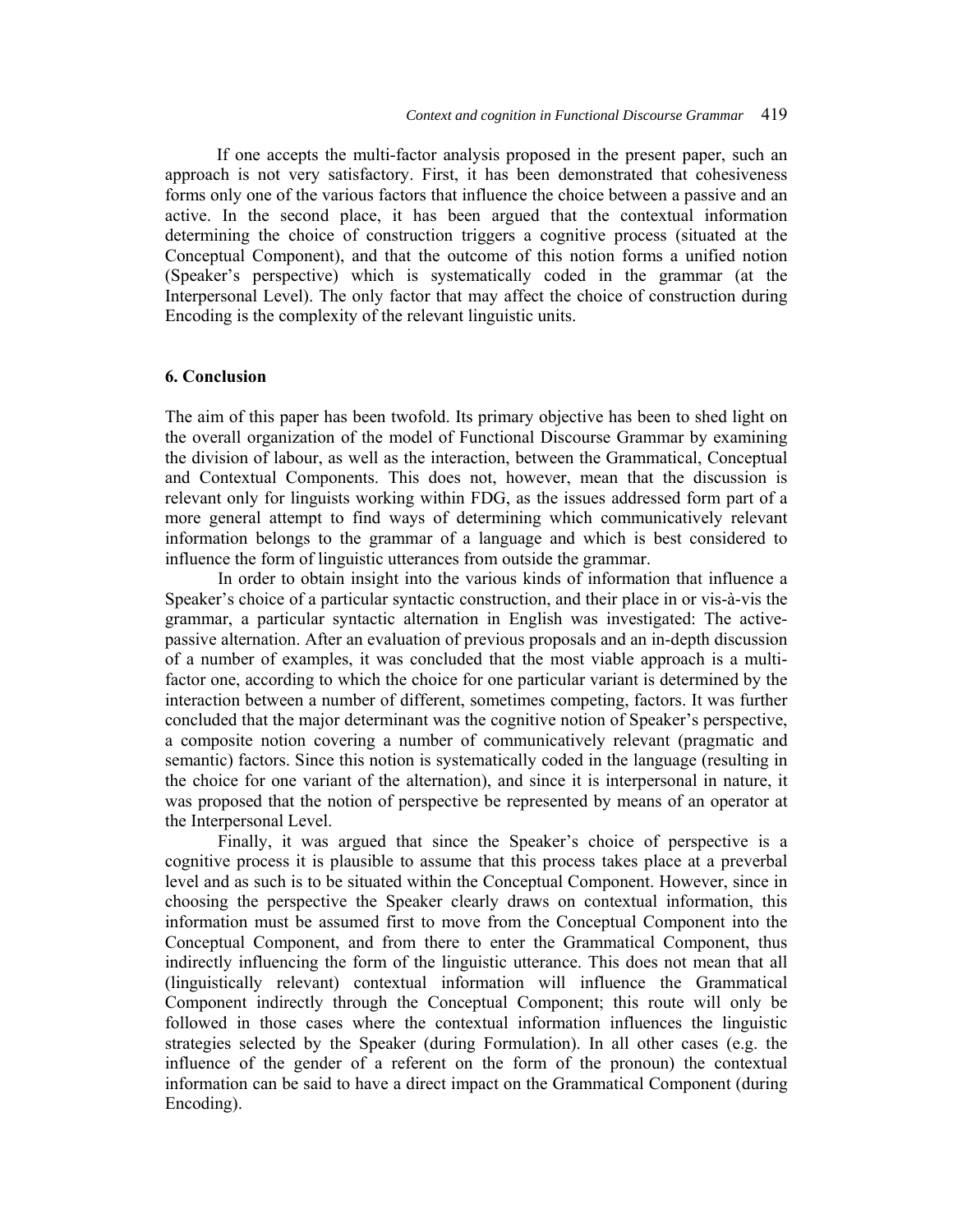#### **References**

Abb, Bernd, Michael Herweg, and Kai Lebeth (1993) The incremental generation of passive sentences. In *Proceedings of the Sixth Conference of the European Chapter of the Association for Computational Linguistics*, 21-23 April 1993, Utrecht, The Netherlands.

Beedham, Christopher (1982) *The Passive Aspect in English, German and Russian.* Tübingen: Gunter Narr Verlag.

Biber, Douglas, Stig Johansson, Geoffrey Leech, Susan Conrad, and Edward Finegan (1999) *Longman Grammar of Spoken and Written English*. Harlow: Longman.

Biber, Douglas, Susan Conrad, and Geoffrey Leech (2002) *Longman Student Grammar of Spoken and Written English*. Harlow: Longman.

Bock, J. Kathryn (1986) Syntactic persistence in language production. *Cognitive Psychology* 18: 355-387.

Bolkestein, A. Machteld (1985) Discourse and case-marking: Three-place predicates in Latin. In C. Touratier (ed.), *Syntaxe et latin*. Aix-en-Provence: Université de Provence, pp. 191-225.

Bolkestein, A. Machteld, and Rodie Risselada (1987) The pragmatic motivation of syntactic and semantic perspective. In J. Verschueren, and M. Bertuccelli-Papi (eds.), *The Pragmatic Perspective*. Amsterdam and Philadelphia PA: John Benjamins Publishing Company, pp. 497-512.

Bresnan, Joan (1982) The passive in lexical theory. In J. Bresnan (ed.), *The Mental Representation in Grammatical Theories*. Cambridge MA: MIT Press, pp. 3-86.

Butler, Christopher S. (2008) Interpersonal meaning in the noun phrase. In D. García Velasco, and J. Rijkhoff (eds.), *The Noun Phrase in Functional Discourse Grammar.* Berlin: Mouton de Gruyter, pp. 221-261.

Chomsky, Noam (1957) *Syntactic Structures*. The Hague: Mouton.

Chomsky, Noam (1965) *Aspects of the Theory of Syntax*. Cambridge MA: MIT Press.

Chomsky, Noam (1970) Remarks on nominalization. In R.A. Jacobs, and P.S. Rosenbaum (eds.), *Readings in English Transformational Grammar*. Waltham MA: Ginn, pp. 184-221.

Comrie, Bernard (1988) Passive and voice. In M. Shibatani (ed.), *Passive and Voice*. Amsterdam: John Benjamins Publishing Company, pp. 9-23.

Connolly, John H. (2004) The question of discourse representation in Functional Discourse Grammar. In J.L. Mackenzie, and M.A. Gómez-González (eds.), *A New Architecture for Functional Grammar.* Berlin: Mouton de Gruyter, pp. 89-116.

Connolly, John H. (2007) Context in Functional Discourse Grammar. *Alfa: Revista de Lingüística* 51/2: 11-33.

Connolly, John H. (2008) Freestanding noun phrases within documents: A pragmatic approach based on Functional Discourse Grammar. In D. García Velasco, and J. Rijkhoff (eds.), *The Noun Phrase in Functional Discourse Grammar.* Berlin: Mouton de Gruyter, pp. 263-285.

Connolly, John H. (2010) Accommodating multimodality in Functional Discourse Grammar. In G. Wanders, and E. Keizer (eds.), *Web Papers in Functional Discourse Grammar* 83: 1-18. Available at http://home.hum.uva.nl/fdg/working\_papers/WP-FDG-83\_Connolly.pdf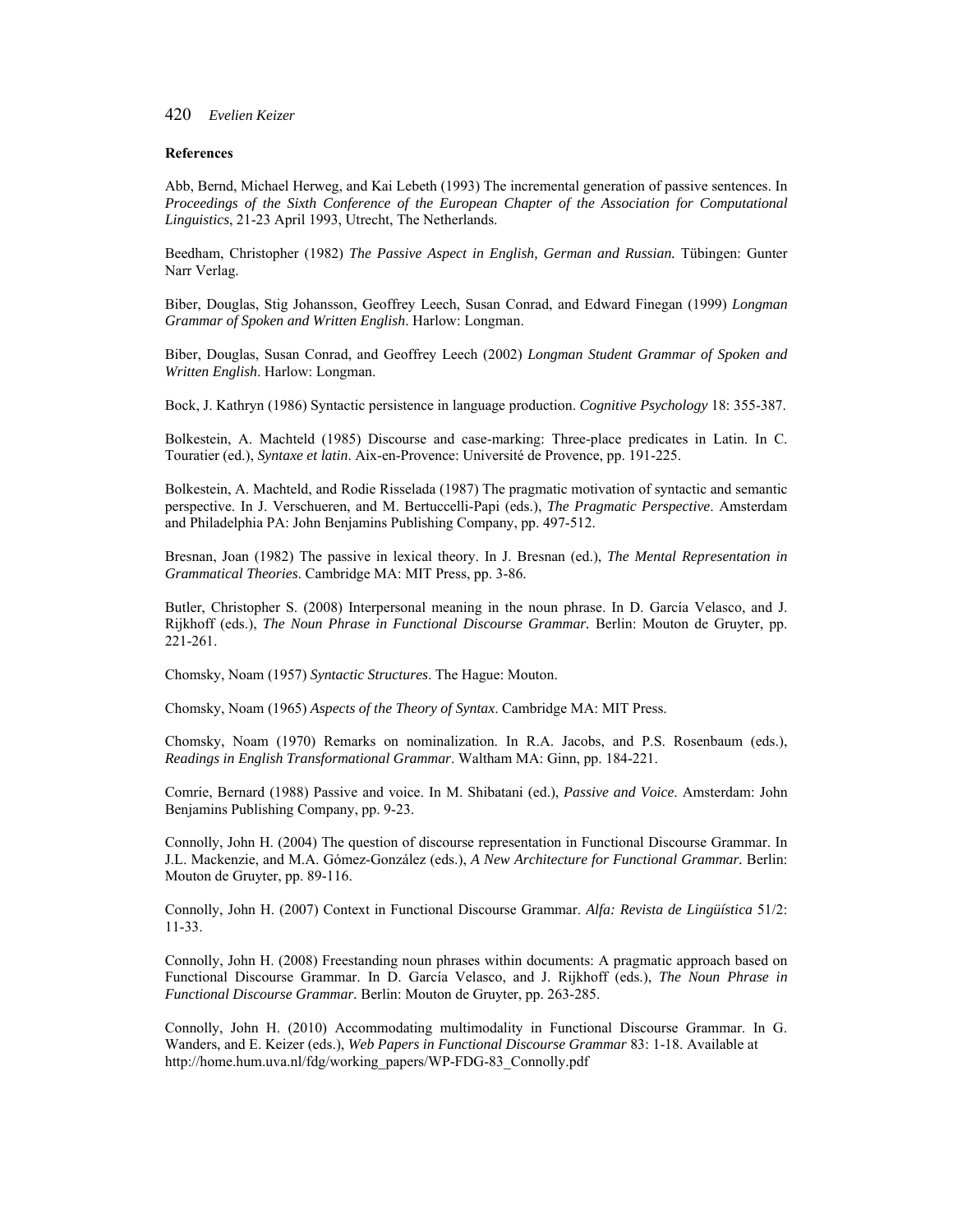Cornish, Francis (2009) *Text* and *discourse* as *context*: Discourse anaphora and the FDG contextual component. In E. Keizer, and G. Wanders (eds.), *Web Papers in Functional Discourse Grammar* 82: 97- 115. Available at http://home.hum.uva.nl/fdg/working\_papers/WP-FDG-82\_Cornish.pdf

Dik, Simon C. (1997) *The Theory of Functional Grammar. Part 1: The Structure of the Clause*. Berlin: Mouton de Gruyter.

Dowty, D. (1991) Thematic proto-roles and argument selection. *Language* 67.3: 547-619.

Freidin, R. (1975) The analysis of passives. *Language* 51.2: 384-405.

García Velasco, Daniel (2008) Functional Discourse Grammar and extraction from (complex) noun phrases. In D. García Velasco, and J. Rijkhoff (eds.), *The Noun Phrase in Functional Discourse Grammar.* Berlin: Mouton de Gruyter, pp. 321-363.

Gries, Stephan, Th. (2005) Syntactic priming: A corpus-based approach. *Journal of Psycholinguistic Research* 34.4: 365-399.

Halliday, M.A.K. (1967) Notes on transitivity and theme in English, Part 2. *Journal of Linguistics* 3: 199-244.

Hawkins, J.A. (1994) *A Performance Theory of Order and Constituency*. Cambridge: Cambridge University Press.

Hengeveld, K., and J.L. Mackenzie (2008) *Functional Discourse Grammar*. Oxford: Oxford University Press.

Hinrichs, Lars, and Benedikt Szmrecsanyi (2007) Recent changes in the function and frequency of Standard English genitive constructions: A multivariate analysis of tagged corpora. *English Language and Linguistics* 11.3: 437-474.

Hopper, Paul, and Sandra A. Thompson (1980) Transitivity in grammar and discourse. *Language* 56.2: 251-299.

Huddleston, Rodney, and Geoffrey K. Pullum (2002) *The Cambridge Grammar of the English Language.* Cambridge: Cambridge University Press.

Jespersen, Otto (1933) *Essentials of English Grammar*. London: George Allen and Unwin.

Katz, J.J., and Paul. M. Postal (1964) *An Integrated Theory of Linguistic Descriptions*. Cambridge MA: MIT Press.

Keizer, Evelien (2008) Reference and Ascription in F(D)G: An inventory of problems and some possible solutions. In J. Rijkhoff, and D. García Velasco (eds.), *The Noun Phrase in Functional Discourse Grammar*. Berlin: Mouton de Gruyter, pp. 181-220.

Keizer, Evelien (forthc.) Context, cognition and grammar: The active-passive alternation in Functional Discourse Grammar. To appear in *Trilhas Linguísticas*, Unesp, Universidade Estadual Paulista "Júlio de Mesquita Filho", Brazil.

Lambrecht, Knud (1994) *Information Structure and Sentence Form: Topic, Focus and the Mental Representations of Discourse Referents*. Cambridge: Cambridge University Press.

Langacker, Ronald W. (1982) Space grammar, analysability, and the English passive. *Language* 58.1: 22- 79.

Langacker, Ronald, W. (1987) *Foundations of Cognitive Grammar, Vol. 1: Theoretical Prerequisites*. Stanford: Stanford University Press.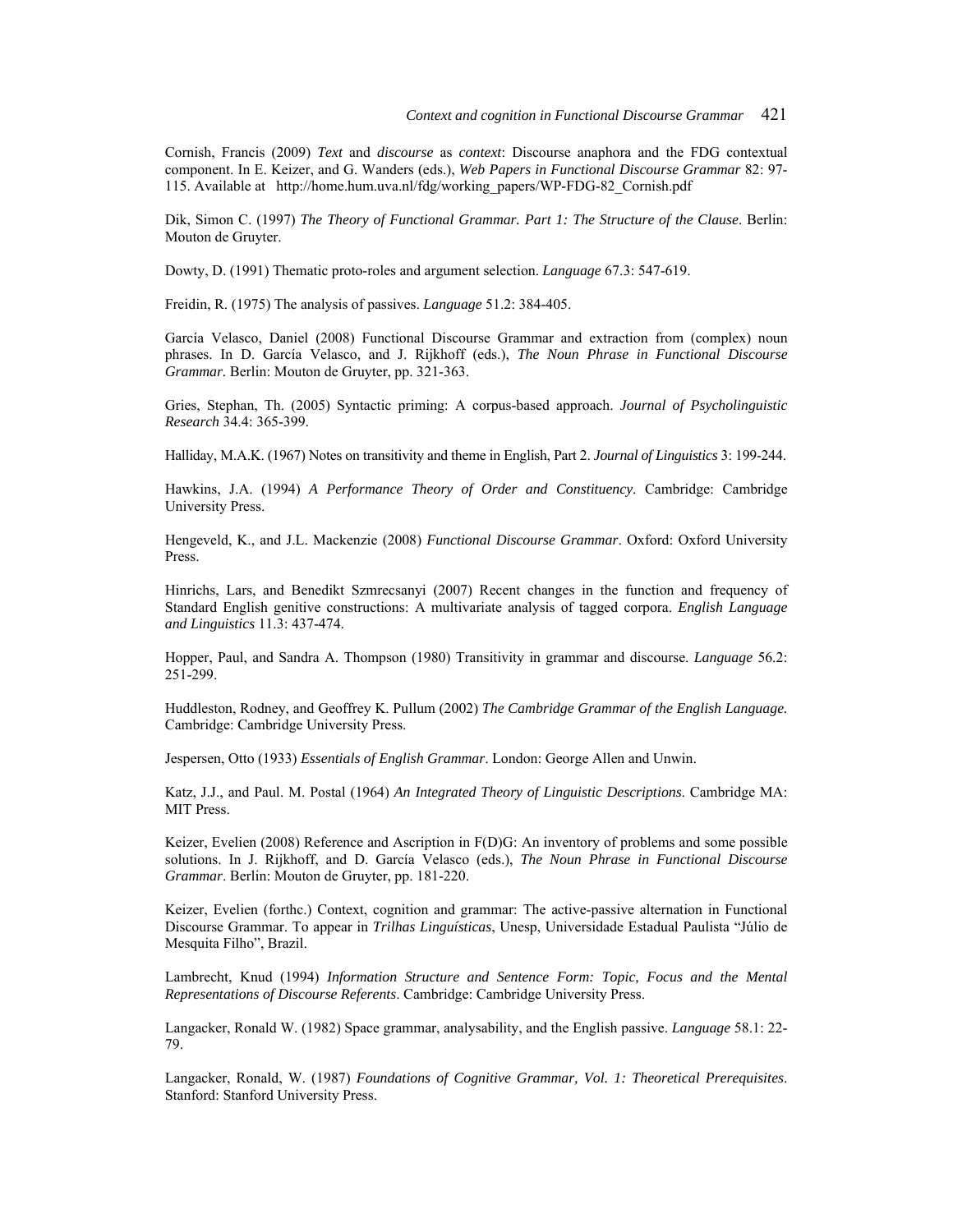Langacker, Ronald W. (2002) *Concept, Image, and Symbol. The Cognitive Basis of Language.* Berlin: Mouton de Gruyter.

Levelt, Willem J.M. (1989) *Speaking.* Cambridge MA: MIT Press.

Liberman, M. (2006) The ancient roots of passive avoidance. *Language Log*, http://itre.cis.upenn.edu/~myl/languagelog/archives/003382.html.

Mallinson, G., and B.J. Blake (1981) *Language Typology: Cross-linguistic Studies in Syntax.* Amsterdam: North-Holland.

Pickering, Martin J., and Simon Garrod (2006) Alignment as the basis for successful communication. *Research on Language and Computation* 4: 203-228.

Pickering, Martin J., and Victor S. Ferreira (2008) Structural priming: A critical review. *Psychological Bulletin* 134.3: 427-459.

Poutsma, H. (1926) *A Grammar of Late Modern English, Part II, The Parts of Speech, Section II*: *The Verb and the Particles.* Groningen: Noordhoff.

Poutsma, H. (1928) *A grammar of late modern English, Part I*: *The Sentence, First Half: The Elements of the Sentence.* 2<sup>nd</sup> edition. Groningen: Noordhoff.

Pullum, Geoffrey K. (2009) 50 Years of stupid grammar advice. *The Chronicle of Higher Education*, http://chronicle.com/article/50-Years-of-Stupid-Grammar/25497.

Pullum, Geoffrey K. (2011) The BBC enlightens us on passives. *Language Log*, http://languagelog.ldc.upenn.edu/nll/?p=2990.

Quirk, R., S. Greenbaum, G. Leech, and J. Svartvik (1985) *A Comprehensive Grammar of the English Language*. London: Longman.

Rijkhoff, Jan (2008) Layers, levels and contexts in Functional Discourse Grammar. In D. García Velasco, and J. Rijkhoff (eds.), *The Noun Phrase in Functional Discourse Grammar.* Berlin: Mouton de Gruyter, pp. 63-115.

Shibatani, Masayoshi (1988) Introduction. In M. Shinatani (ed.), *Passive and Voice*. Amsterdam: John Benjamnins Publishing Company, pp. 1-8.

Svartvik, Jan (1966) *On Voice in the English Verb*. The Hague: Mouton.

Tannenbaum, Percy H., and Frederick Williams (1968) Generation of active and passive sentences as a function of subject or object focus. *Journal of Verbal Learning and Verbal Behavior* 7.1: 246-250.

Thompson, Sandra (1987) The passive in English: A discourse perspective. In R. Channon, and L. Chockey (eds.), *In Honor of Ilse Lehiste*. Dordrecht: Foris, pp. 497-511.

Toyota, Junichi (2009) Fossilisation of passive in English: Analysis of passive verbs. *English Studies* 90.4: 476-497.

Wanner, Anja (2009) *Deconstructing the English Passive*. Berlin: Mouton the Gruyter.

Zwicky, Arnold (2006) How long have we been avoiding the passive, and why? *Language Log*, http://itre.cis.upenn.edu/~myl/languagelog/archives/003380.html.